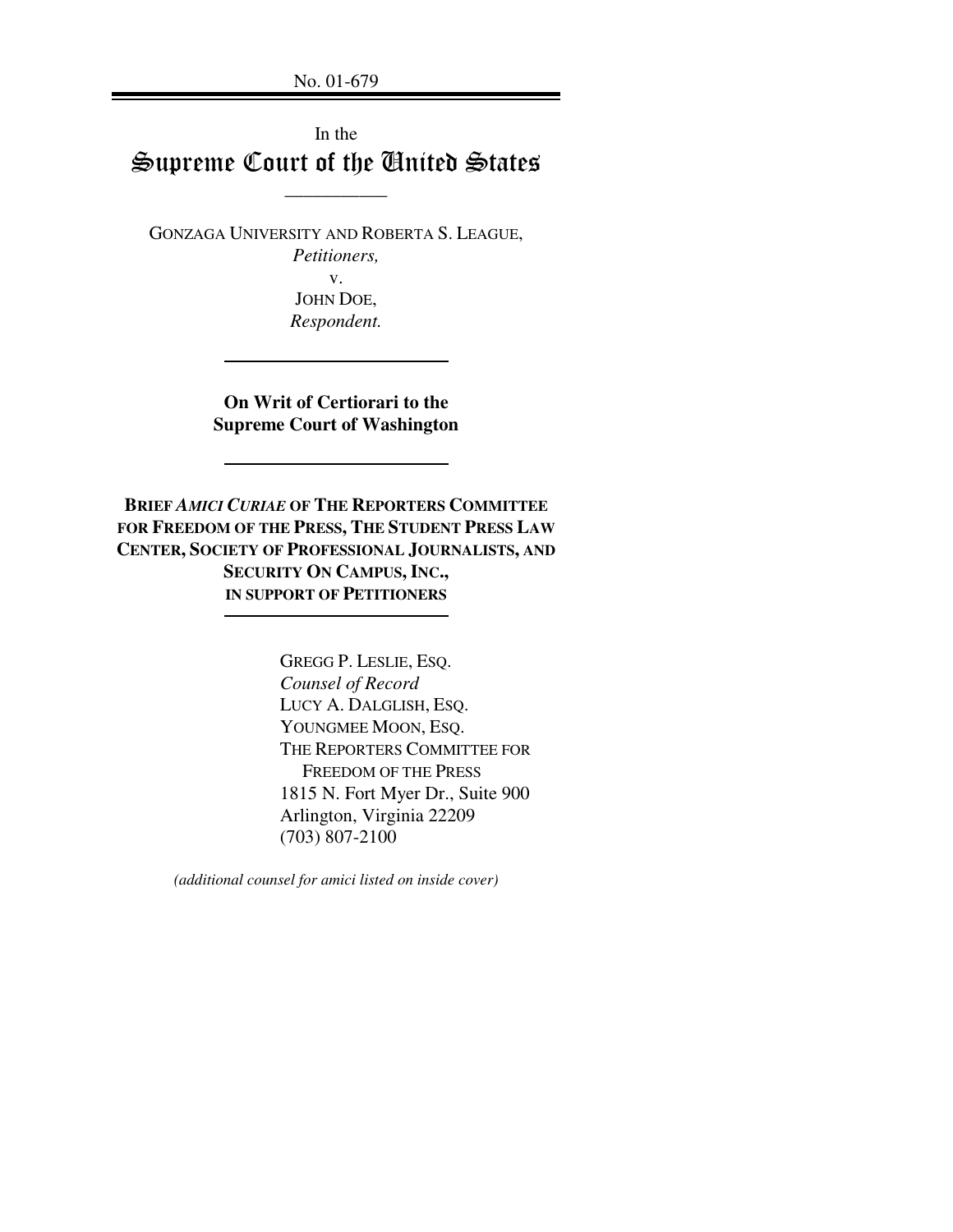## ADDITIONAL COUNSEL FOR AMICI:

*Counsel for Society of Professional Journalists:* BRUCE W. SANFORD, ESQ. ROBERT D. LYSTAD, ESQ. BRUCE D. BROWN, ESQ. BAKER & HOSTETLER LLP 1050 Connecticut Avenue NW Suite 1100 Washington, D.C. 20036

*Counsel for The Student Press Law Center* S. MARK GOODMAN, ESQ. MICHAEL C. HIESTAND, ESQ. THE STUDENT PRESS LAW CENTER 1815 N. Fort Myer Dr., Suite 900 Arlington, Virginia 22209 (703) 807-1904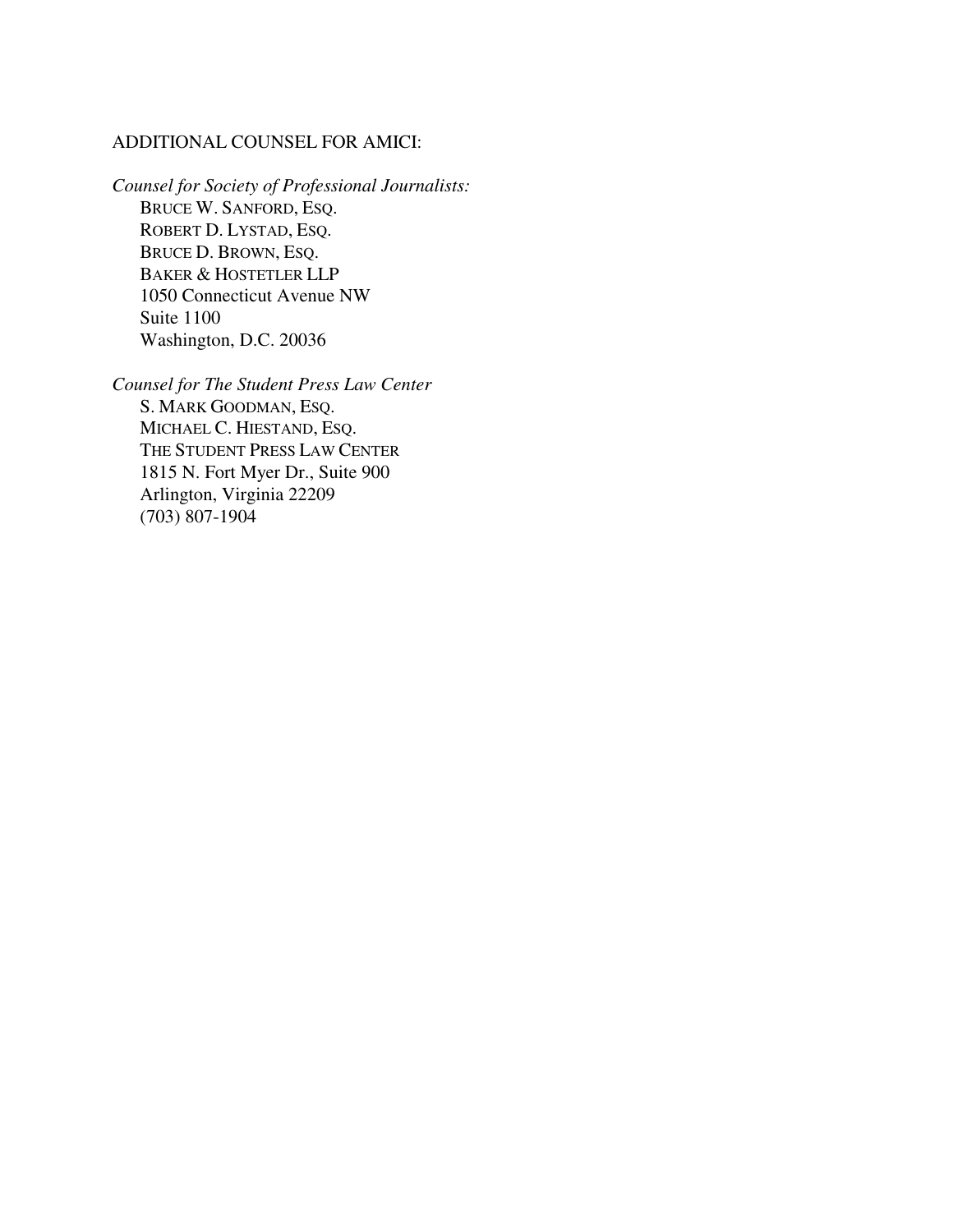# **TABLE OF CONTENTS**

|    | TABLE OF AUTHORITIES  ii                                                                                                                                                                         |
|----|--------------------------------------------------------------------------------------------------------------------------------------------------------------------------------------------------|
|    |                                                                                                                                                                                                  |
|    | SUMMARY OF ARGUMENT 2                                                                                                                                                                            |
|    |                                                                                                                                                                                                  |
|    |                                                                                                                                                                                                  |
| I. | The privacy interest addressed in FERPA does not<br>rise to the level of a "right" that can be vindicated                                                                                        |
|    | A. Applying § 1983 to FERPA is inconsistent with<br>the history and tradition of 1983 claims. $\dots$ . 6                                                                                        |
|    | 1.                                                                                                                                                                                               |
|    | Expansion to cover statutory rights 8<br>2.                                                                                                                                                      |
|    | Differentiating systemwide obligations<br>3.                                                                                                                                                     |
|    | 4. How FERPA fits within the § 1983                                                                                                                                                              |
|    | B. This case provides the court with the<br>opportunity to determine what level of privacy<br>"interest" identified by Congress rises to the<br>level of a justification for a 1983 civil rights |
|    | C. When Congress intends to create an enforceable<br>privacy interest, it explicitly does so. 19                                                                                                 |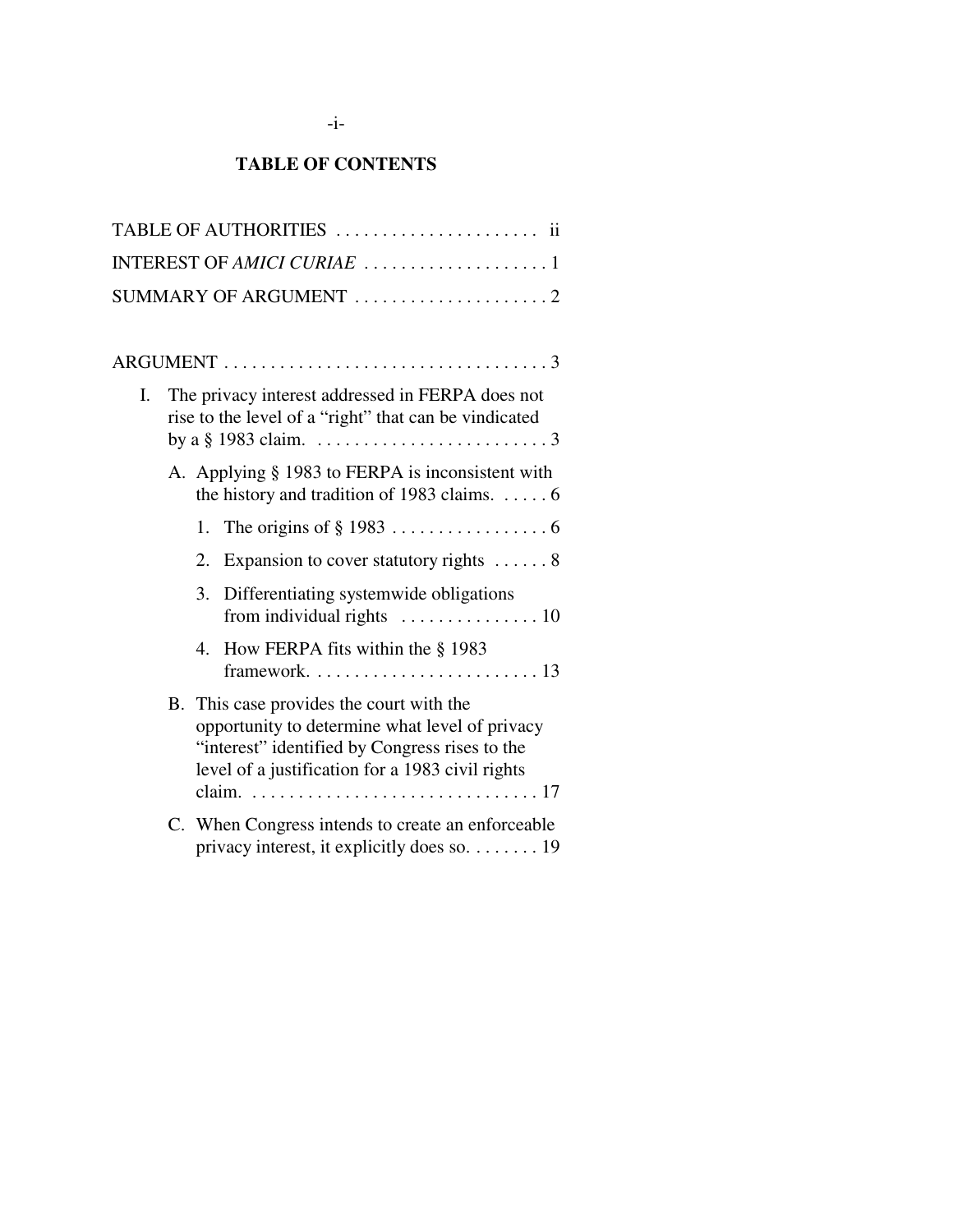|  | II. Allowing § 1983 claims under a federal statute<br>like FERPA will undermine state action to<br>protect citizens' interests and lead to greater<br>government secrecy by undermining state                             |
|--|---------------------------------------------------------------------------------------------------------------------------------------------------------------------------------------------------------------------------|
|  | A. Allowing remedies beyond government<br>revocation of funds will have sweeping                                                                                                                                          |
|  | B. Making public policy decisions by balancing<br>privacy and access interests has traditionally<br>been and is appropriately left to state<br>legislatures. $\ldots \ldots \ldots \ldots \ldots \ldots \ldots \ldots 23$ |
|  | C. Eliminating this balancing of interests would<br>have a drastic effect on public access to campus<br>crime information. $\dots \dots \dots \dots \dots \dots \dots 25$                                                 |
|  |                                                                                                                                                                                                                           |

-ii-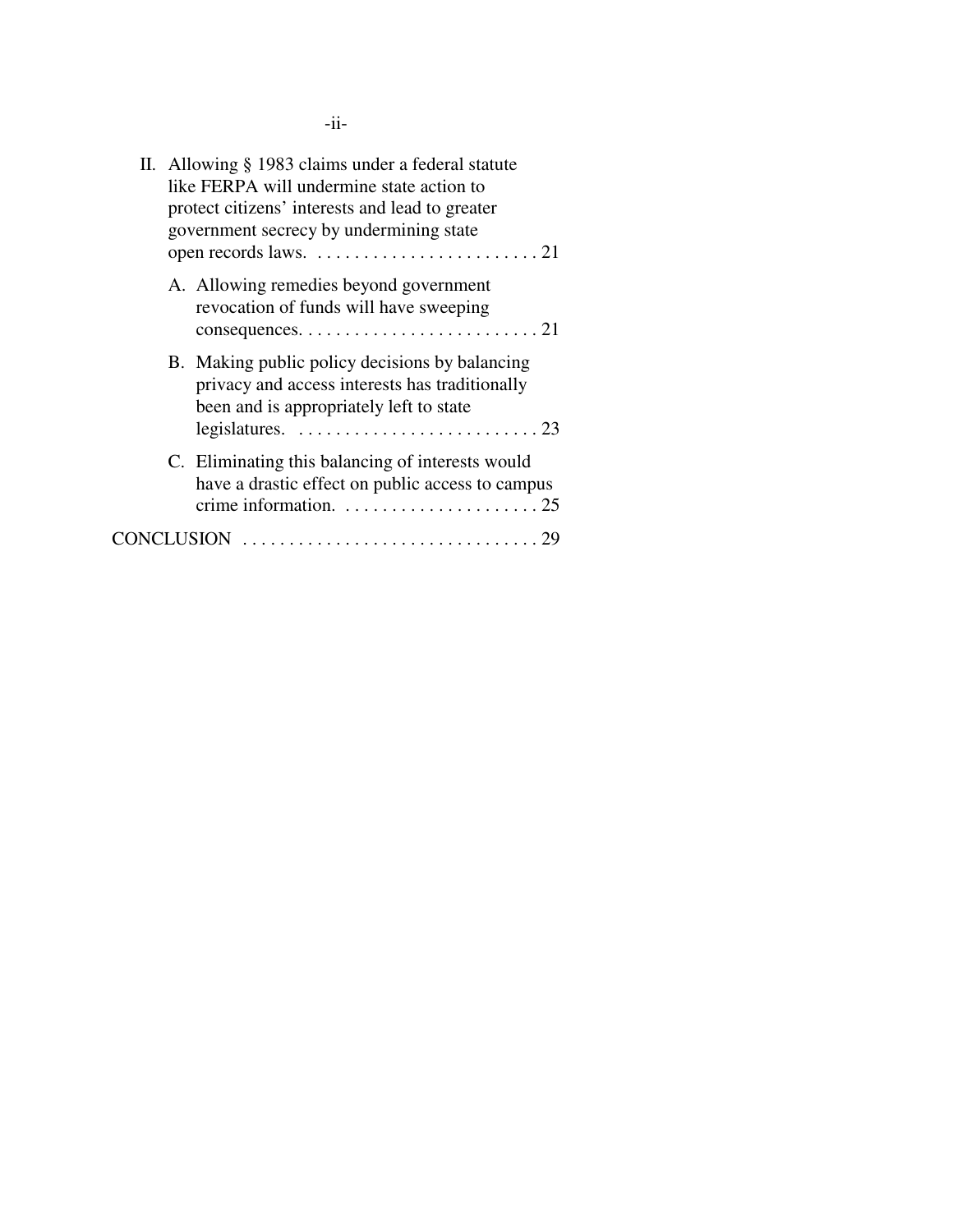# **TABLE OF AUTHORITIES**

# **Cases:**

| Anderson v. Creighton, 483 U.S. 635 (1987)  17                                                                        |
|-----------------------------------------------------------------------------------------------------------------------|
| Blessing v. Freestone, 520 U.S. 329 (1997) . 12-13, 16-17                                                             |
| District of Columbia v. Carter, 409 U.S. 418 (1973) 6, 8                                                              |
|                                                                                                                       |
| Jackson v. Gates, 975 F.2d 648 (9th Cir. 1992) cert. denied,                                                          |
|                                                                                                                       |
| Middlesex County Sewerage Authority v. National Sea<br>Clammers Assn., 453 U.S. 1 (1981)  8                           |
|                                                                                                                       |
| Owasso Independent School District v. Falvo, 534 U.S. ___<br>(2002), reversing 233 F.3d 1203 (10th Cir. 2001) . 5, 24 |
| Pennhurst State School & Hospital v. Halderman, 451 U.S.                                                              |
| State ex rel. The Miami Student v. Miami University, 79<br>Ohio St.3d 168, 680 N.E.2d 956 (1997)  22, 26-28           |
| Suter v. Artist M., 503 U.S. 347 (1992)  10-16                                                                        |
| Tombrello v. USX Corporation, 763 F.Supp. at 545  15                                                                  |
| U.S. v. Miami University, 91 F.Supp.2d 1132                                                                           |
| U.S. v. Miami University, No. 00-3518 (6th Cir. filed April                                                           |
| Valdez v. McPheters, 172 F.3d 1220 (10th Cir. 1999) 17                                                                |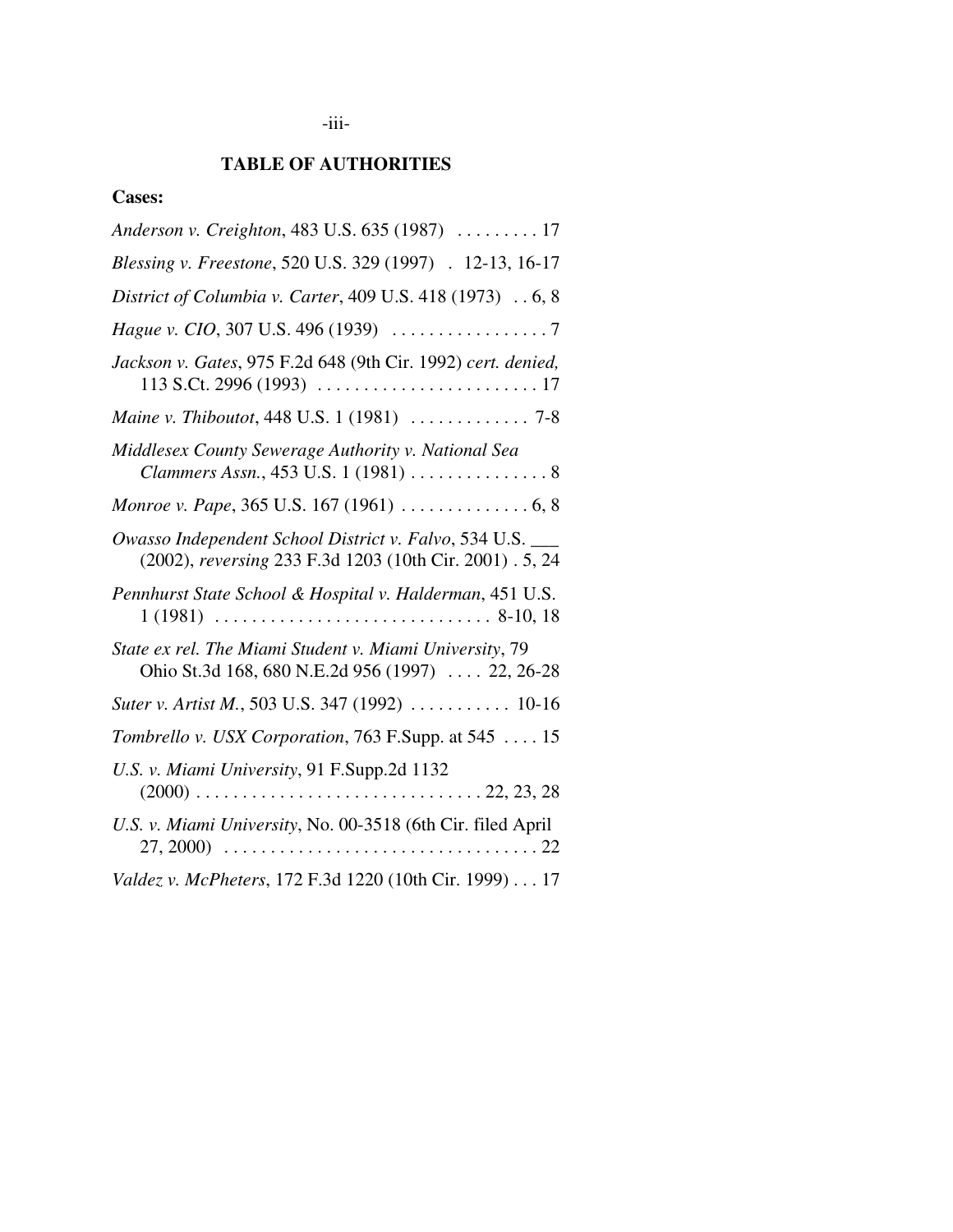| Wilder v. Virginia Hospital Ass'n, 496 U.S. 498       |
|-------------------------------------------------------|
| Wright v Roanoke Redevelopment and Housing Authority, |

# **Statutes and Regulations:**

| 5 U.S.C. § 552a(b) (2002) (Privacy Act of 1974)  20                                                                                                          |
|--------------------------------------------------------------------------------------------------------------------------------------------------------------|
| $5 \text{ U.S.C. }$ \$552a(g) (2002) (enforcement provisions of<br>Privacy Act) $\dots \dots \dots \dots \dots \dots \dots \dots \dots \dots \dots \dots 21$ |
| 15 U.S.C. §1681 (2002) (Fair Credit Reporting Act of                                                                                                         |
| 18 U.S.C. §1681r (2002) (enforcement provisions of<br>FCRA) $\ldots \ldots \ldots \ldots \ldots \ldots \ldots \ldots \ldots \ldots \ldots \ldots 20, 21$     |
| 18 U.S.C. § 2721 (2002) (Drivers Privacy Protection Act of                                                                                                   |
| 18 U.S.C. § 2724 (2002) (enforcement provisions of<br>DPPA) $\ldots \ldots \ldots \ldots \ldots \ldots \ldots \ldots \ldots \ldots \ldots \ldots 20, 21$     |
| 20 U.S.C. § 1232g(b) (2001) (Family Educational Rights                                                                                                       |
|                                                                                                                                                              |

# **Legislation and legislative history:**

|--|--|--|--|--|--|--|--|--|--|--|--|--|--|--|--|--|--|--|--|--|--|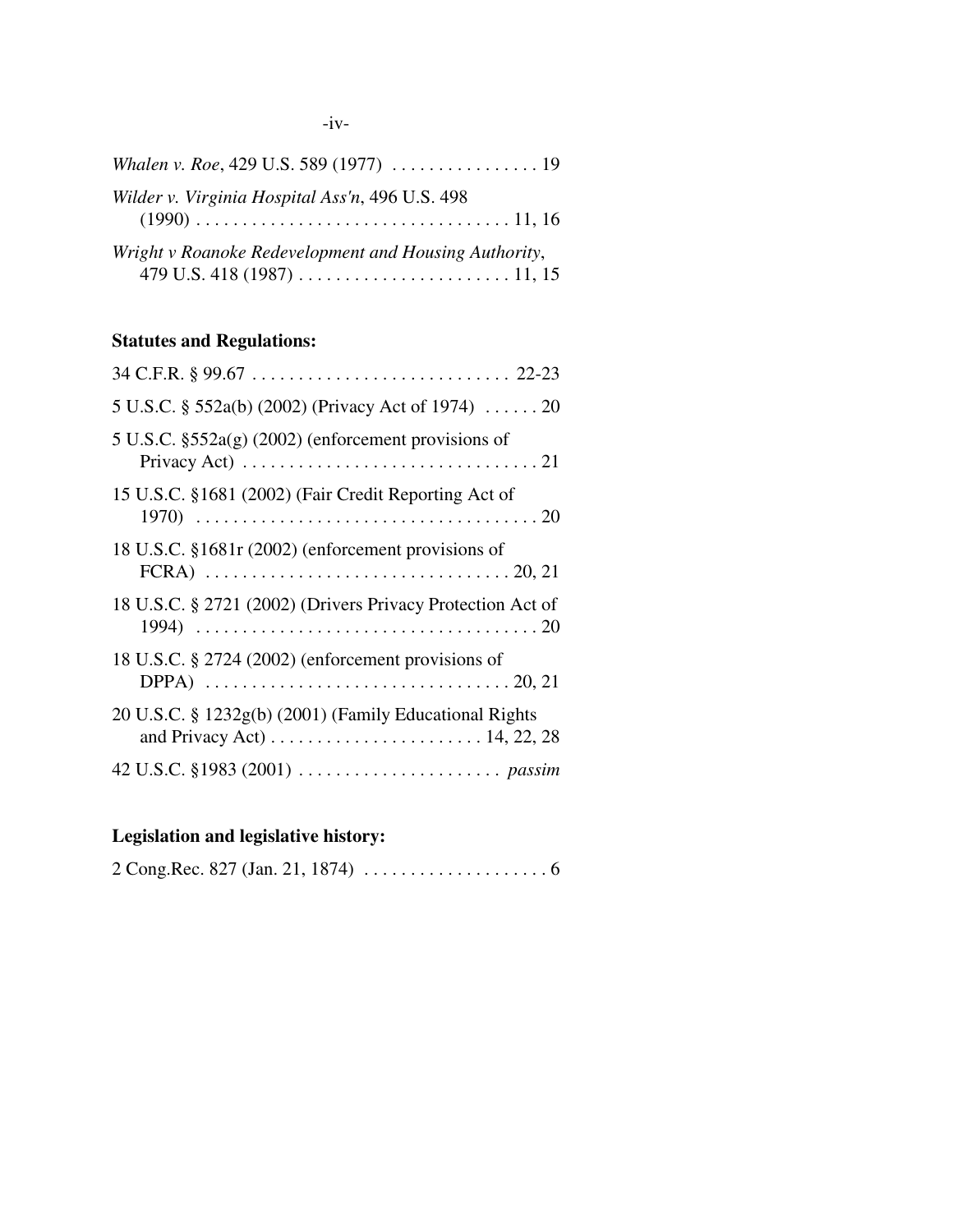| Privacy Act of 1974, PL 93-579, §7, 88 Stat 1896 (1974) 20                                           |
|------------------------------------------------------------------------------------------------------|
| Student Right-To-Know and Campus Security Act, PL<br>101-542, $\S 202(2)$ , 104 Stat 2381 (1990)  26 |
| Higher Education Amendments of 1992, PL 102-325,                                                     |

# **Law review articles:**

| Michele W. Homsey, Employment Discrimination in The    |
|--------------------------------------------------------|
| Public Sector: The Implied Repeal of Section 1983 by   |
|                                                        |
| Louise Weinberg, The Monroe Mystery Solved: Beyond the |
| "Unhappy History" Theory of Civil Rights Litigation,   |

1991 BYU L. REV. 737, 745-47. . . . . . . . . . . . . . . . 7-8

# **Newspapers and Periodicals:**

| OFFICE OF POSTSECONDARY EDUCATION, DEP'T OF                 |
|-------------------------------------------------------------|
| EDUCATION, Campus Crime Statistics Online,                  |
| http://www.ed.gov/offices/OPE/PPI/security.html (last       |
|                                                             |
| TOM DICKSON, Buckley Amendment, Censorship Still            |
| Problems for College Newspapers, COLLEGE MEDIA              |
|                                                             |
| BONNIE S. FISHER, et al., U.S. DEP'T OF JUSTICE, The Sexual |
| Victimization of College Women, $(2000)$ .  26              |
| S.M. JANOSIK & D.D. GEHRING, The Impact of the Jeanne       |
| Clery Disclosure of Campus Security Policy and              |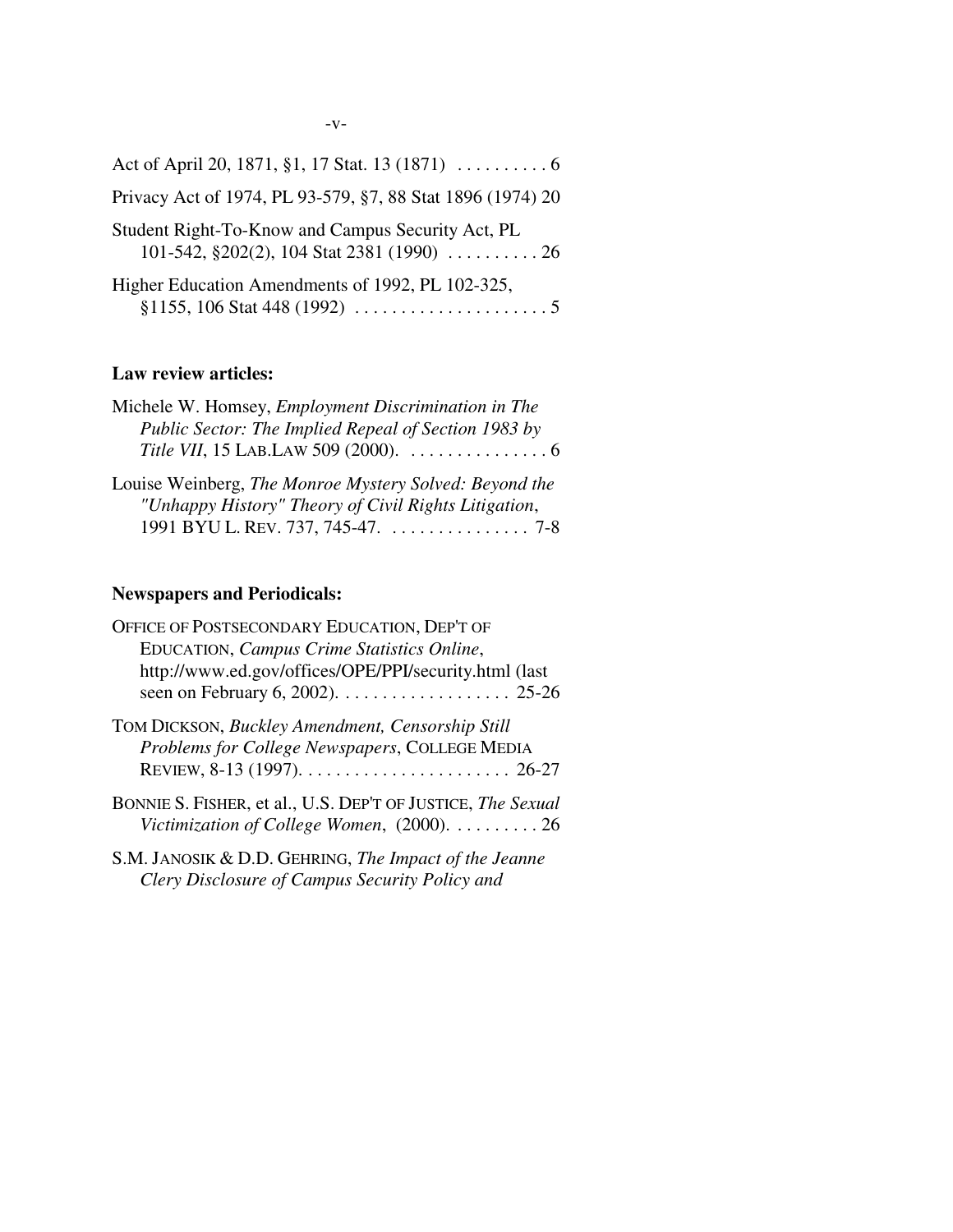-vi-

| Campus Crime Statistics Act on Student Behavior, 4                                                  |
|-----------------------------------------------------------------------------------------------------|
| JOHN E. NOWAK & RONALD D. ROTUNDA,<br>CONSTITUTIONAL LAW, $644$ (5th ed. 1995). $\dots \dots \dots$ |
| U.S. DEP'T OF EDUCATION, "Dear Colleague" Letter Gen-                                               |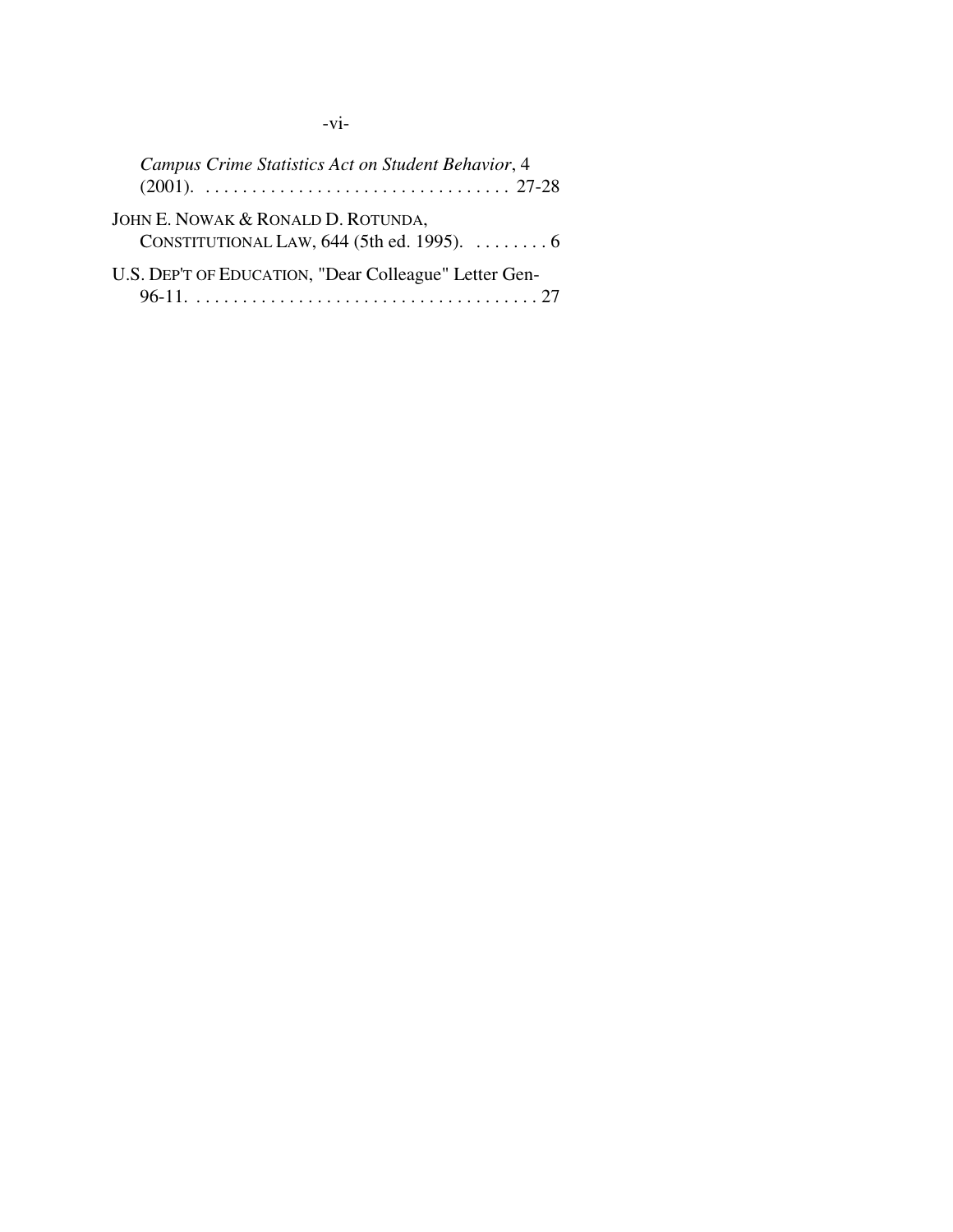#### **INTEREST OF** *AMICI CURIAE***<sup>1</sup>**

The Reporters Committee for Freedom of the Press is a voluntary, unincorporated association of reporters and editors that works to defend the First Amendment rights and freedom of information interest of the news media. The Reporters Committee has provided representation, guidance and research in First Amendment and Freedom of Information Act litigation since 1970.

The Student Press Law Center is a national, non-profit, non-partisan organization established in 1974 to perform legal research and provide information and advocacy for the purpose of promoting and preserving the free press rights of student journalists. As the only national organization in the country devoted exclusively to this purpose, the SPLC has collected information on student media cases nationwide and has submitted amicus curiae briefs in numerous cases before state and federal courts.

The Society of Professional Journalists is dedicated to improving and protecting journalism. It is the nation's largest and most broad-based journalism organization, dedicated to encouraging the free practice of journalism and stimulating high standards of ethical behavior. Founded in 1909 as Sigma Delta Chi, SPJ promotes the free flow of information vital to a well-informed citizenry; works to inspire and educate the next generation of journalists; and protects First Amendment guarantees of freedom of speech and press.

<sup>1</sup> Pursuant to Sup. Ct. R. 37.6, counsel for *amici curiae* declare that they authored this brief in total with no assistance from the parties. Additionally, no individuals or organizations other than the *amici* made a monetary contribution to the preparation and submission of this brief. Written consent of all parties to the filing of the brief *amici curiae* has been filed with the Clerk pursuant to Sup. Ct. R. 37.3(a).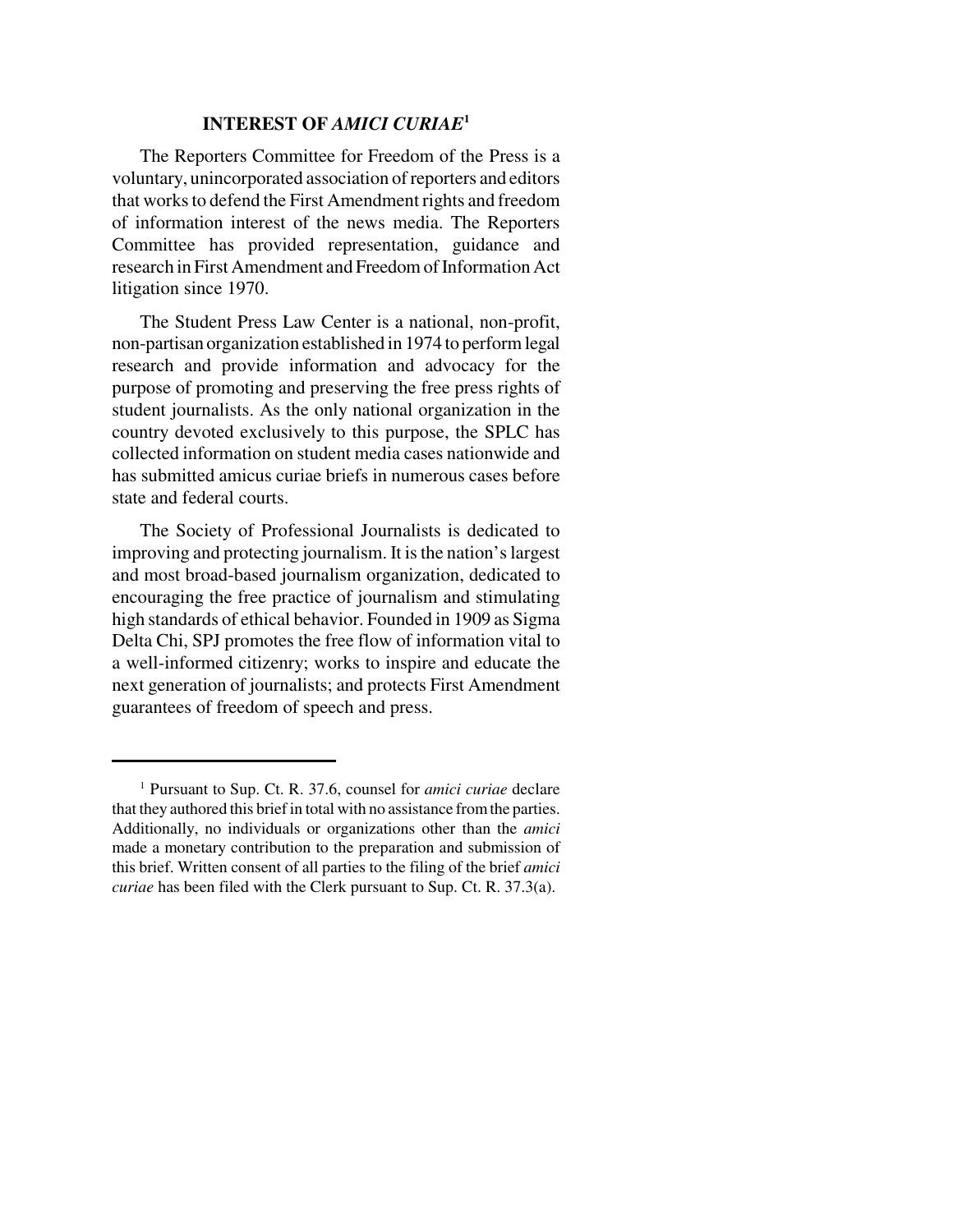Security On Campus, Inc., is the only national non-profit organization devoted exclusively to the prevention of college and university campus violence and other crimes. Since SOC's founding in 1987 by Connie and Howard Clery, whose daughter Jeanne was raped and murdered on campus, SOC has sought to make campuses safer by ensuring that students are made aware of crimes and other dangers to their safety on campus. SOC's efforts have been the impetus for numerous state and federal laws that disclose greater campus crime information to members of the public, including current and prospective students. SOC is based in King of Prussia, Pennsylvania.

*Amici*'s interests in this case lie in its potentially sweeping implications for newsgathering, reporting and public disclosure. Federal laws designed to limit disclosure of information affect what the public can learn about its government and other institutions, particularly when they are enforced in such a way that will make state governments err on the side of nondisclosure in the face of civil rights suits.

#### **SUMMARY OF ARGUMENT**

The Family Educational Rights and Privacy Act ("FERPA") imposes a requirement on educational institutions: if they wish to receive federal funds, they cannot have a "policy or practice" of releasing certain student records. This requirement does not create a "right" sufficient to serve as the basis of a civil rights suit under 42 U.S.C. § 1983, but rather recognizes a "systemwide" interest by Congress in records disclosure issues.

Privacy rights that can be vindicated under § 1983 must rise to the level of *constitutional* privacy violations — illegal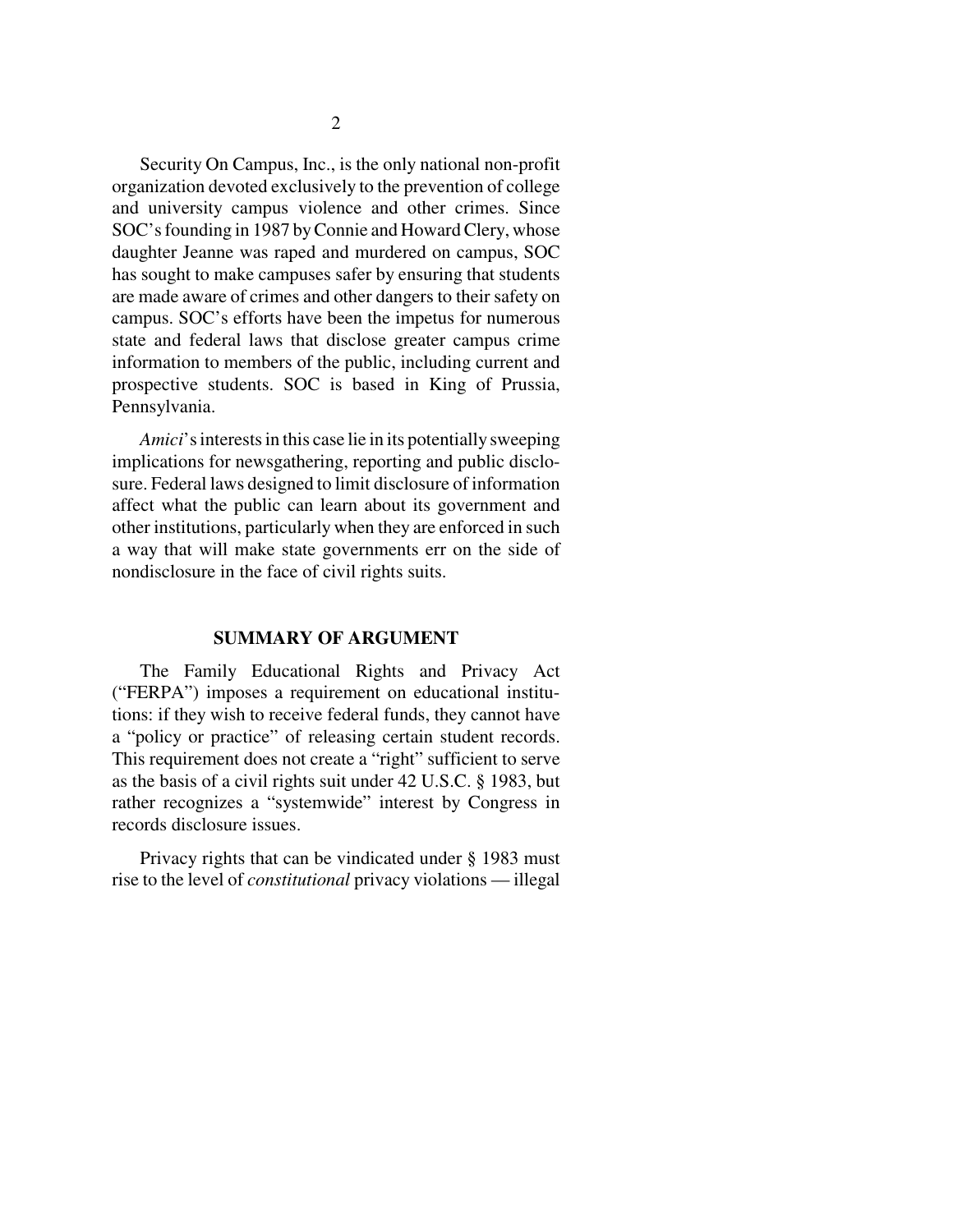intrusion into homes by state agents, for example. A law enacted by Congress with the goal of requiring secrecy in certain records does not create a constitutional right, and the statutory interest recognized fails to meet this court's standards to justify a civil rights suit.

The judgment of the Washington Supreme Court finding that FERPA "rights" can be vindicated under § 1983 should be overturned, to avoid the consequences of allowing federal statutes like FERPA from wiping out years of work by state legislatures to balance privacy interests against the public need for information about its government and institutions.

#### **ARGUMENT**

## **I. The privacy interest addressed in FERPA does not rise to the level of a "right" that can be vindicated by a § 1983 claim.**

The Civil Rights Act of 1871 included a provision, currently codified at 42 U.S.C. § 1983, that allows for private suits against state actors<sup>2</sup> who deprive individuals of "any rights, privileges or immunities secured by the Constitution and laws." The impact of this provision has grown exponen-

<sup>2</sup> In the evolution of § 1983 suits, courts have required a state actor to infringe on a specific right under the color of law. Here, the "actor" is a private university. The question was raised below whether a private university would qualify as a state actor for purposes of FERPA. However, in granting the petition for certiorari, the Supreme Court did not take this question. Regardless of whether a private university would be presumed a state actor for purposes of FERPA, FERPA was not intended to create the kind of right that § 1983 was intended to protect.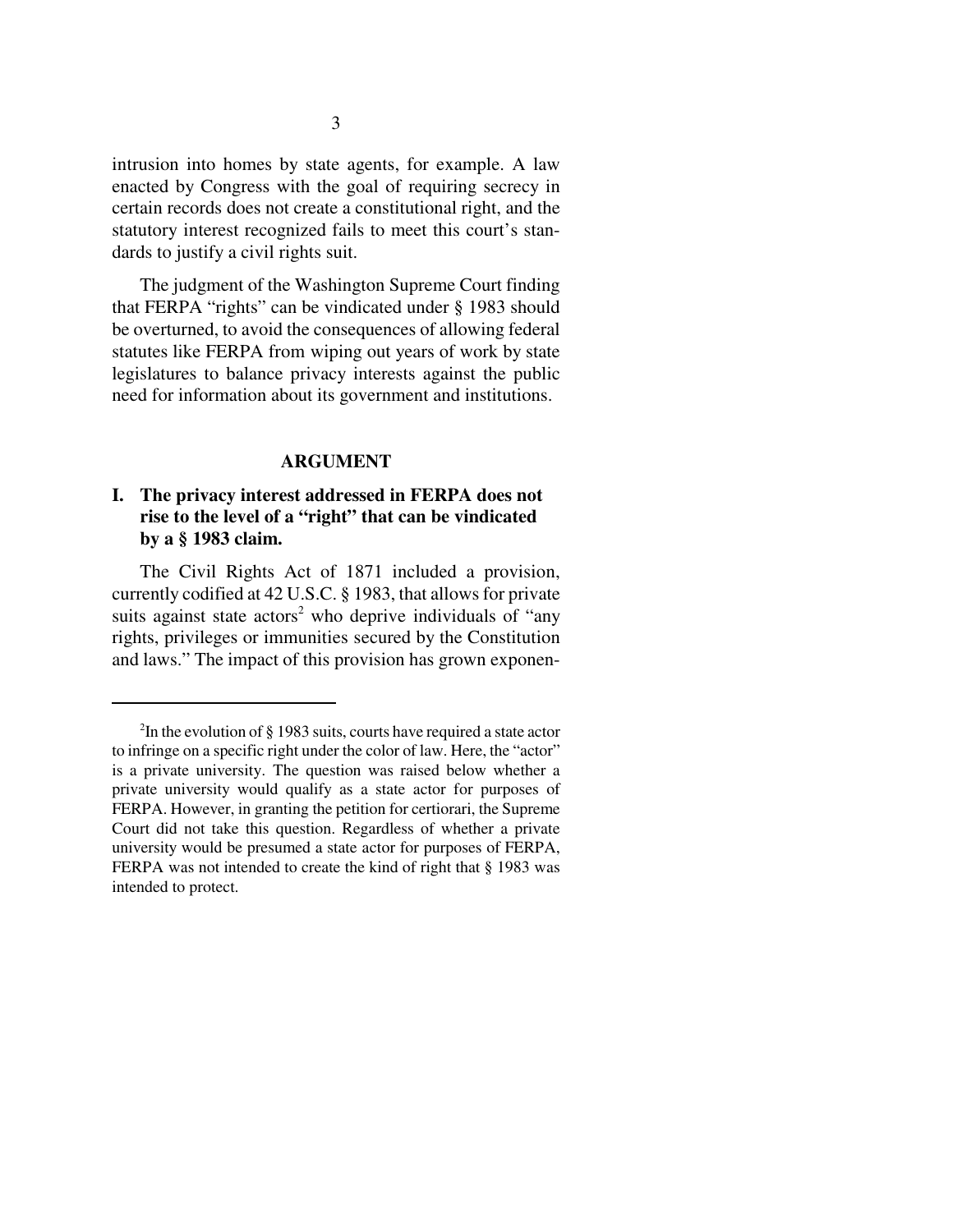tially over the last 130 years, allowing it to evolve from a barely used remedy for violations of constitutional rights by state officials, to the method of vindicating a range of specific statutory violations in federal courts. As applicability of § 1983 expanded to cover statutory violations, this Court developed standards for determining when a statute created an individual right that could be enforced through a civil rights lawsuit.

The most troublesome set of cases surely are those that revolve around violations of perceived "rights" of privacy. Privacy is a term that still defies easy definition.

While a final definition of this term is beyond the scope of this case, this Court is now being asked to define at what point a privacy interest becomes a "right" under § 1983. *Amici* propose that the answer is clear: Only those privacy interests that have been recognized as *constitutional* privacy rights properly justify § 1983 suits. This distinction is consistent with the history and purpose of § 1983, with its derivation from the Fourteenth Amendment, and with the public policy interests that would be jeopardized by an overly broad definition that would allow any privacy interest to reach the level of a protected "right."

Another factor that should inform the examination of privacy rights concerns exactly what type of information disclosure is at stake. In many cases, privacy advocates argue that information that has already been given to the government — and thus been removed from the truly private realm — should be kept secret by the government. This argument has merit for highly personal information that is required to be disclosed to a governmental body. But when the cloak of secrecy also covers the very information that governments use to make decisions, or that the public needs to inform its own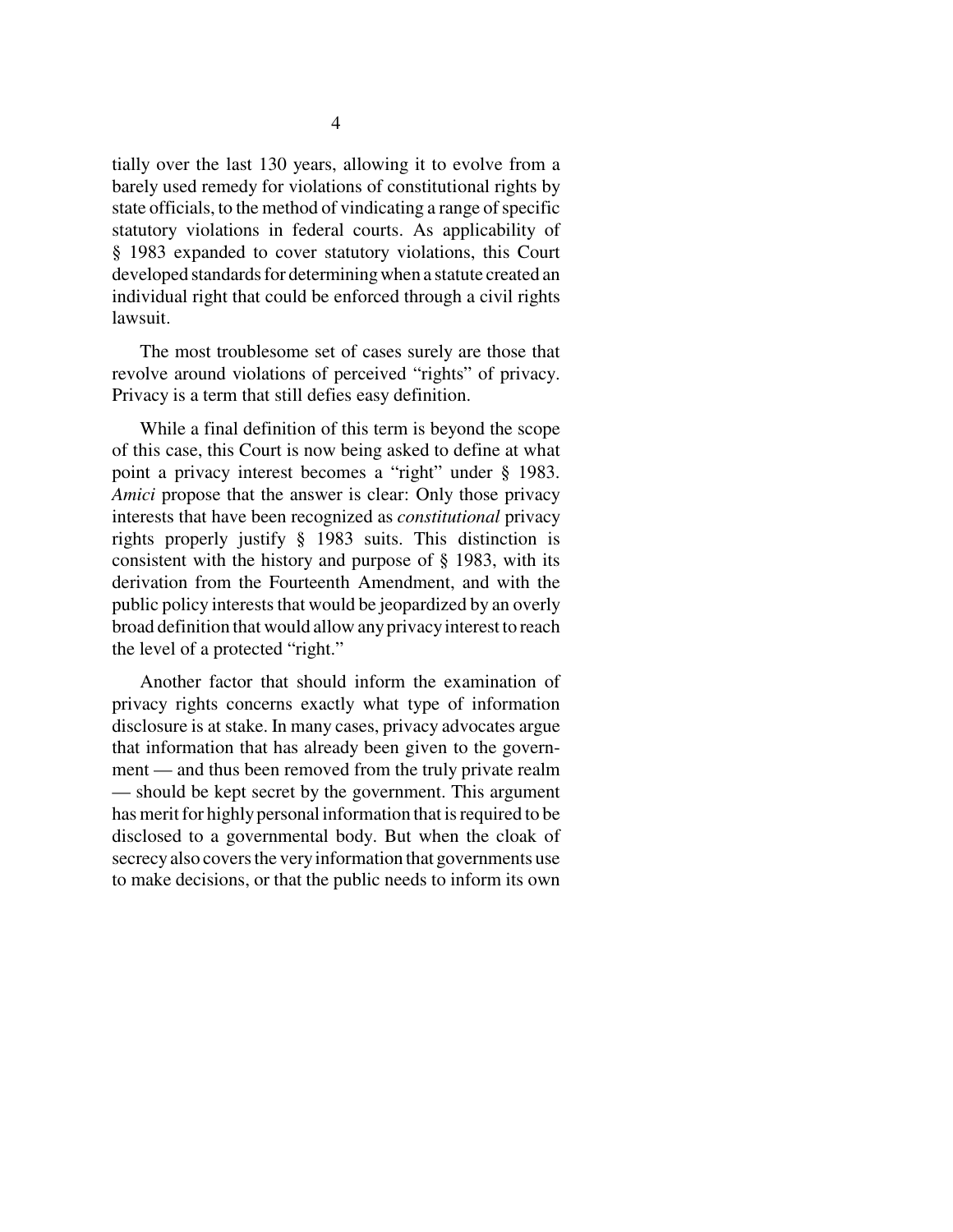oversight of government or institutions, secrecy in the name of "privacy" becomes a dangerous tool that harms the public interest.

Such is the case here. Under FERPA, schools have been hesitant to release important campus crime information for fear of a complete loss of federal funds. Congress amended FERPA to address that problem, Higher Education Amendments of 1992, PL 102-325, §1155, 106 Stat 448 (1992), but the specter of massive civil rights litigation for violations over incidents such as discussing a future teacher's moral fitness, as in this case, or for having a student call out a grade in class, as in a case heard this term by this court and decided earlier this week, *Owasso Independent School District v. Falvo*, 534 U.S. \_\_\_ (2002), *reversing* 233 F.3d 1203 (10th Cir. 2001), will again lead to a clampdown on release of important public information. Section 1983, a law enacted as a sword of justice to remedy heinous crimes such as lynchings and homeburnings in the post-Civil War era, should not be fashioned into a bludgeon to deny the general public access to important information.

This court's standards make clear that while § 1983 applies to violations of laws, not just constitutional rights, those laws must nonetheless clearly create individual rights before they can serve as the basis for a civil rights claim. An examination of the development of that principle makes clear that the privacy interest addressed in FERPA does not create such rights. FERPA requires educational institutions to adopt a systemwide policy that protects privacy if they wish to receive federal education funds, but this Court has held that such a policy is quite distinct from an enforceable individual right.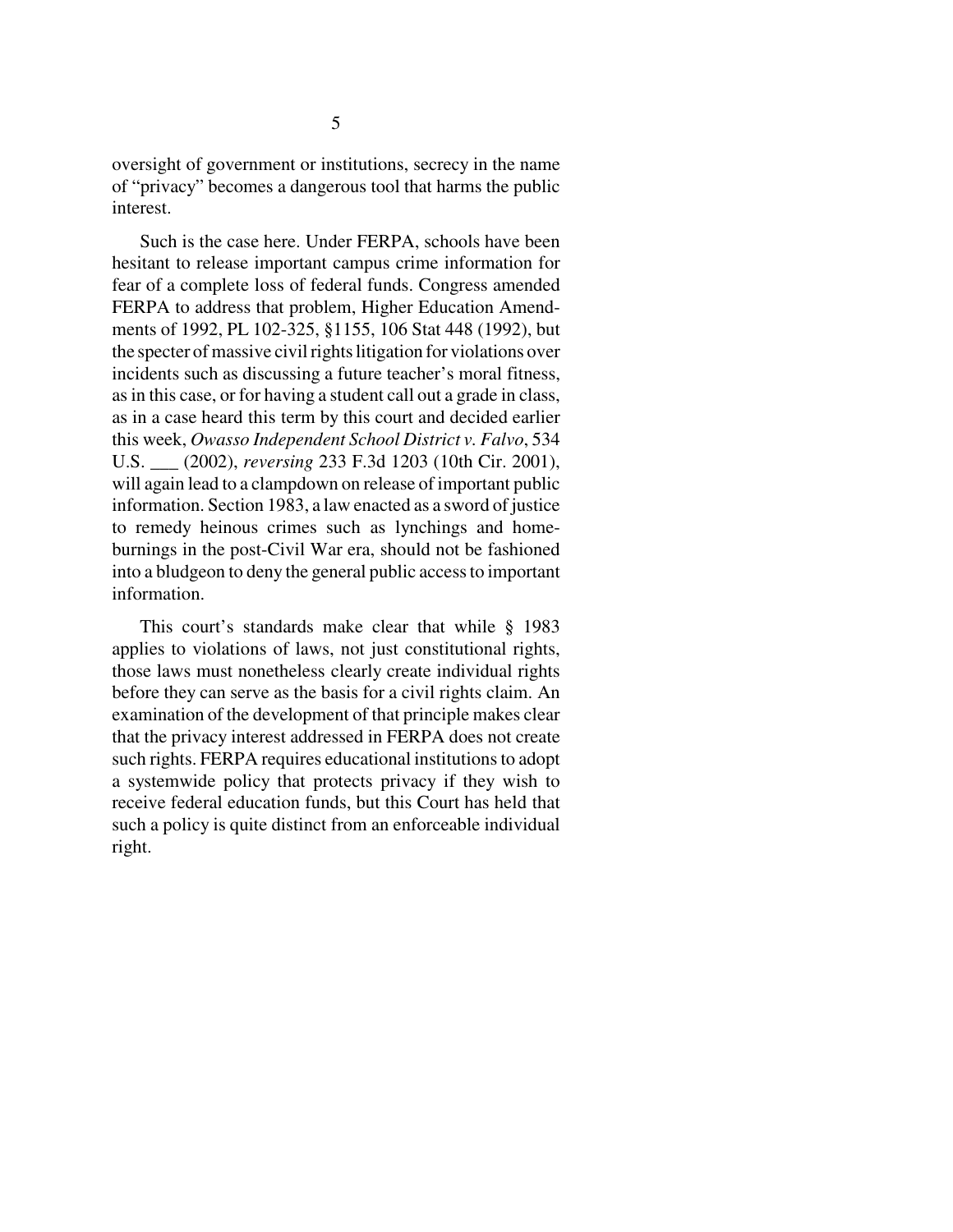### **A. Applying § 1983 to FERPA is inconsistent with the history and tradition of 1983 claims.**

#### *1. The origins of § 1983*

42 U.S.C. § 1983 was originally introduced as § 1 of the Ku Klux Klan Act of 1871. *District of Columbia v. Carter*, 409 U.S. 418, 423-426 (1973) (citing the Act of April 20, 1871, §1, 17 Stat. 13). This legislation, which later became known as the Civil Rights Act of 1871, was one part of a series of civil rights laws created to address the growing terrorism of the Ku Klux Klan and prevent violent acts such as lynchings of African-Americans. Initially, § 1 of the Act "was designed primarily in response to the unwillingness or inability of the state governments to enforce their own laws against those violating the civil rights of others." *Id*. at 426. After the ratification of the Thirteenth, Fourteenth, and Fifteenth Amendments, Congress enacted a series of civil rights statutes to assist in the enforcement of the new amendments because the amendments "alone would not secure equality for blacks or stop the atrocities committed against them." John E. Nowak & Ronald D. Rotunda, CONSTITU-TIONAL LAW, 644 (5th ed. 1995). *See also* Michele W. Homsey, *Employment Discrimination in The Public Sector: The Implied Repeal of Section 1983 by Title VII*, 15 LAB.LAW 509 (2000). The Civil Rights Act was intended to enforce rights created by the Fourteenth Amendment. *See Monroe v. Pape*, 365 U.S. 167, 171-72 (1961).

In 1874, Congress expanded the statute to apply to rights under the Constitution "and laws," when Congress consolidated the laws of the United States into a single volume under a new subject-matter arrangement. *See* 2 Cong.Rec. 827 (Jan. 21, 1874).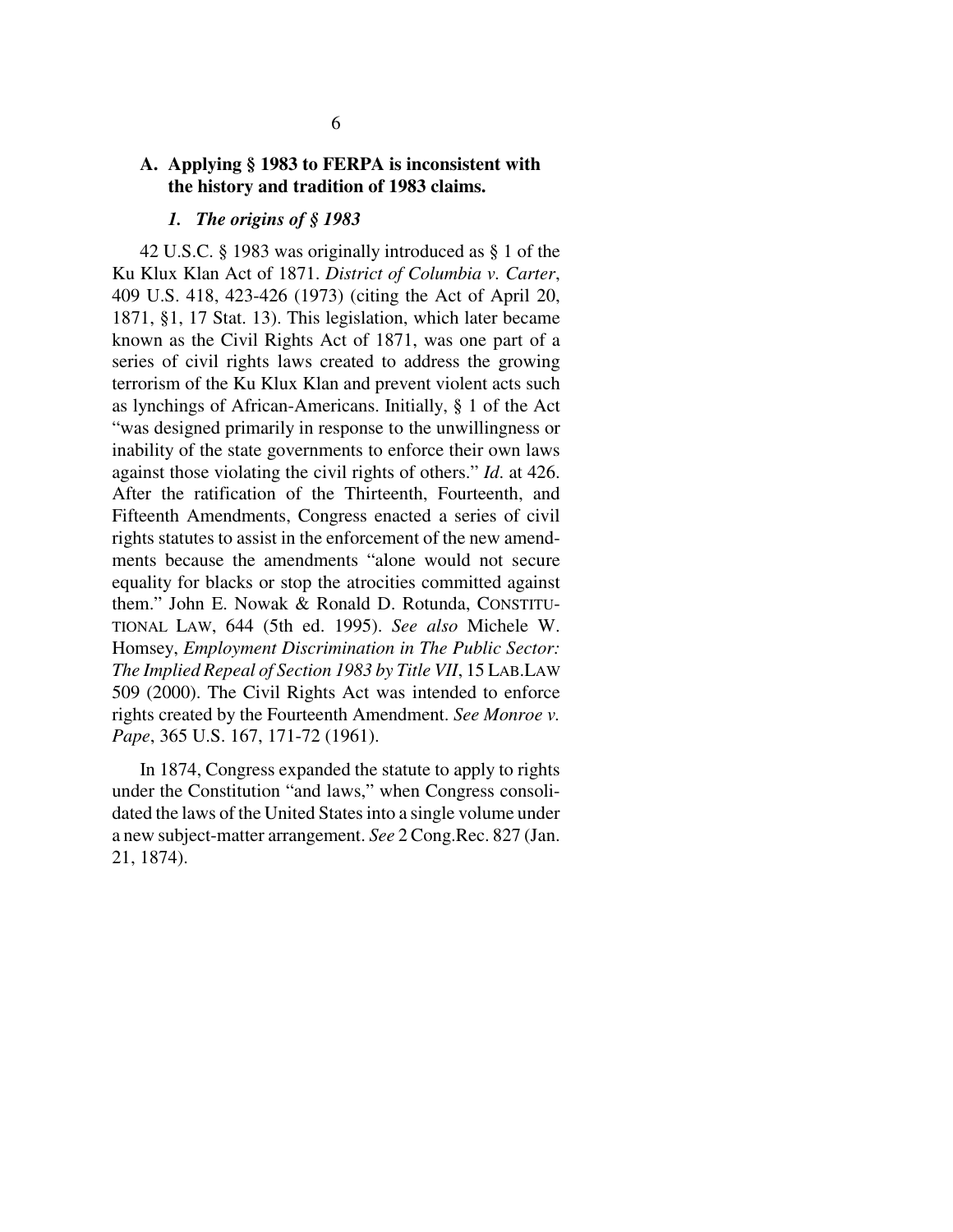Section 1983 currently states:

Every person who, under color of any statute, ordinance, regulation, custom, or usage, of any State or Territory or the District of Columbia, subjects, or causes to be subjected, any citizen of the United States or other person within the jurisdiction thereof to the deprivation of any rights, privileges, or immunities secured by the Constitution and laws, shall be liable to the party injured in an action at law, suit in equity, or other proper proceeding for redress.

#### 42 U.S.C. §1983 (2001).

For nearly 70 years after its inception, § 1983 claims were rarely raised. *See Maine v. Thiboutot*, 448 U.S. 1, 27 (Justice Powell's dissent) ("One writer found only 21 cases decided under §1983 in the first 50 years of its history.").

The Supreme Court made one of its first modern interpretations of § 1983 in *Hague v. CIO*, 307 U.S. 496 (1939), holding that § 1983 may be used to enforce the right to assemble and distribute literature as a privilege and immunity of a citizen, as protected by the Fourteenth Amendment. *Hague* at 515 (1939). Like *Hague*, the cases that began raising §1983 claims during the 1960s were brought for violations of Fourteenth Amendment rights. *See generally* Louise Weinberg, *The Monroe Mystery Solved: Beyond the "Unhappy History" Theory of Civil Rights Litigation*, 1991 BYUL.REV. 737, 745-47. Section 1983 began to evolve from an effort to force states to enforce their own rights into an effort "to afford a federal right in federal courts because, by reason of prejudice, passion, neglect, intolerance or otherwise, state laws might not be enforced and the claims of citizens to the enjoyment of rights, privileges, and immunities guaranteed by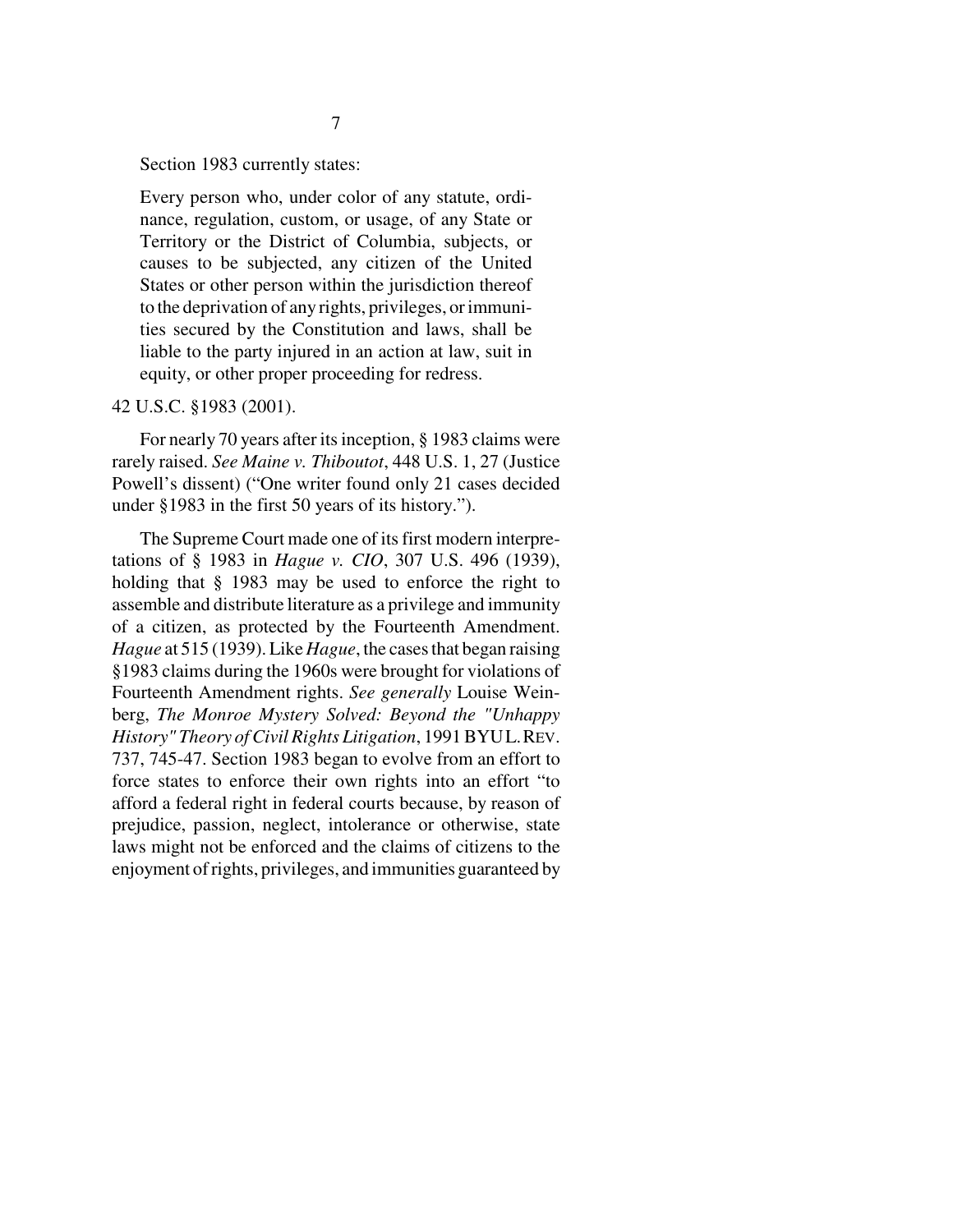the Fourteenth Amendment might be denied by the state agencies." *Carter*, 409 U.S. at 428 – 429.

The statute gained popularity during the civil rights movement of the 1960s and 1970s after the *Monroe v. Pape* decision, which allowed § 1983 to remedy a constitutional injury inflicted by an officer. *See Weinberg* at 746. These cases again stressed constitutional due process and equal protection violations as guaranteed by the Fourteenth Amendment. *Id.* ("The decade immediately following *Monroe* was marked by increasing absorption of the Bill of Rights into the fourteenth amendment.").

#### *2. Expansion to cover statutory rights*

But the biggest step in the modern evolution of § 1983 came in 1980, when this Court first allowed it as a remedy for more than just civil rights or equal protection claims. *Maine v. Thiboutot*, 448 U.S. at 4. In *Thiboutot*, a father sued under § 1983 over the welfare benefits he was entitled to under the federal Social Security Act. The *Thiboutot* Court held that the plain meaning of § 1983's reference to rights under the Constitution "and laws" meant that violations of federal statutory laws, such as the federal Social Security Act, could be remedied through a § 1983 suit. Id. at 4-8.

The Court has clarified that under the *Thiboutot* standard, § 1983 suits were not available for all violations of federal law, but only for violations of *rights*. *See Middlesex County Sewerage Authority v. National Sea Clammers Assn.*, 453 U.S. 1, 19 (1981).

The Court has also specified that obligations created by federal laws under the spending power must be imposed on states unambiguously. *Pennhurst State School & Hospital v. Halderman*, 451 U.S. 1 (1981). In *Pennhurst*, a patient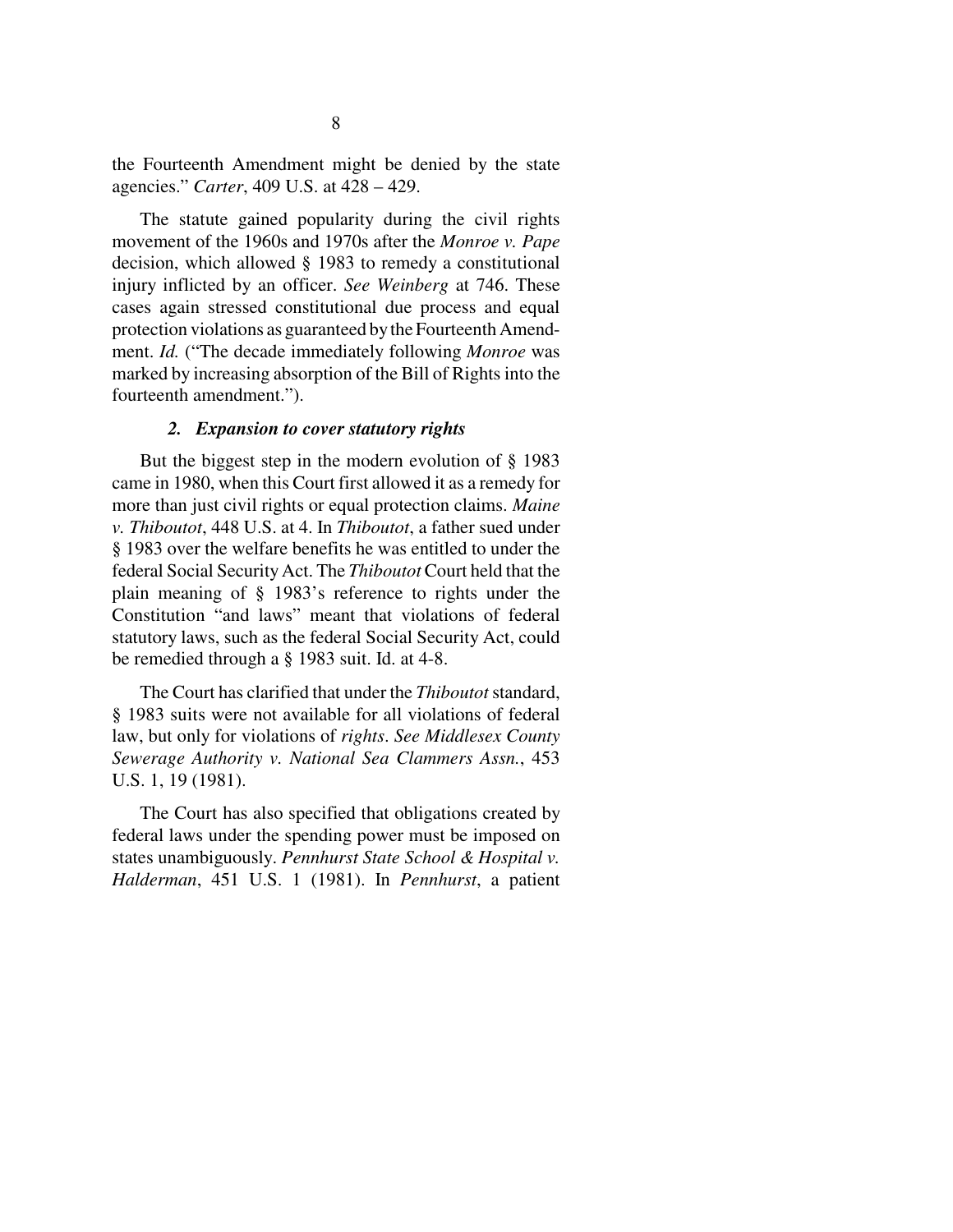brought suit against a Pennsylvania hospital for providing a less than "minimally adequate habilitation," as required by the Developmentally Disabled Assistance and Bill of Rights Act. *Pennhurst*, 451 U.S. at 5-8. The question was whether Congress intended a "bill of rights" provision of the act to create enforceable rights and obligations through § 1983. The *Pennhurst* Court held that a statute must create enforceable rights before a court will imply a private cause of action; it must go beyond mere precatory language suggesting that Congress preferred that states provide certain types of treatment. *Id*.

"The crucial inquiry, however, is not whether a State would knowingly undertake that obligation, but whether Congress spoke so clearly that we can fairly say that the State could make an informed choice." *Id.* at 25. The *Pennhurst* Court found that even though the Act listed a variety of conditions for the receipt of federal funds, the Act was voluntary like other federal-state grant programs, and the states were given the choice of complying with the conditions set forth in the Act or forgoing the benefits of federal funding. *Id.* In cases such as *Pennhurst* where the language of the Act was ambiguous, the Court found that Congress merely intended the legislation to serve as "a nudge in the preferred directions." *Pennhurst*, 451 U.S. at 19. "When Congress intended to impose conditions on the grant of federal funds…it proved capable of doing so in clear terms." *Id.* at 23. *See also Id.* at 17-18 ("In cases where Congress has intended the States to fund certain entitlements as a condition of receiving federal funds, it has proved capable of saying so explicitly.").

The *Pennhurst* Court found that Congress must express clearly its intent to impose conditions on the grant of federal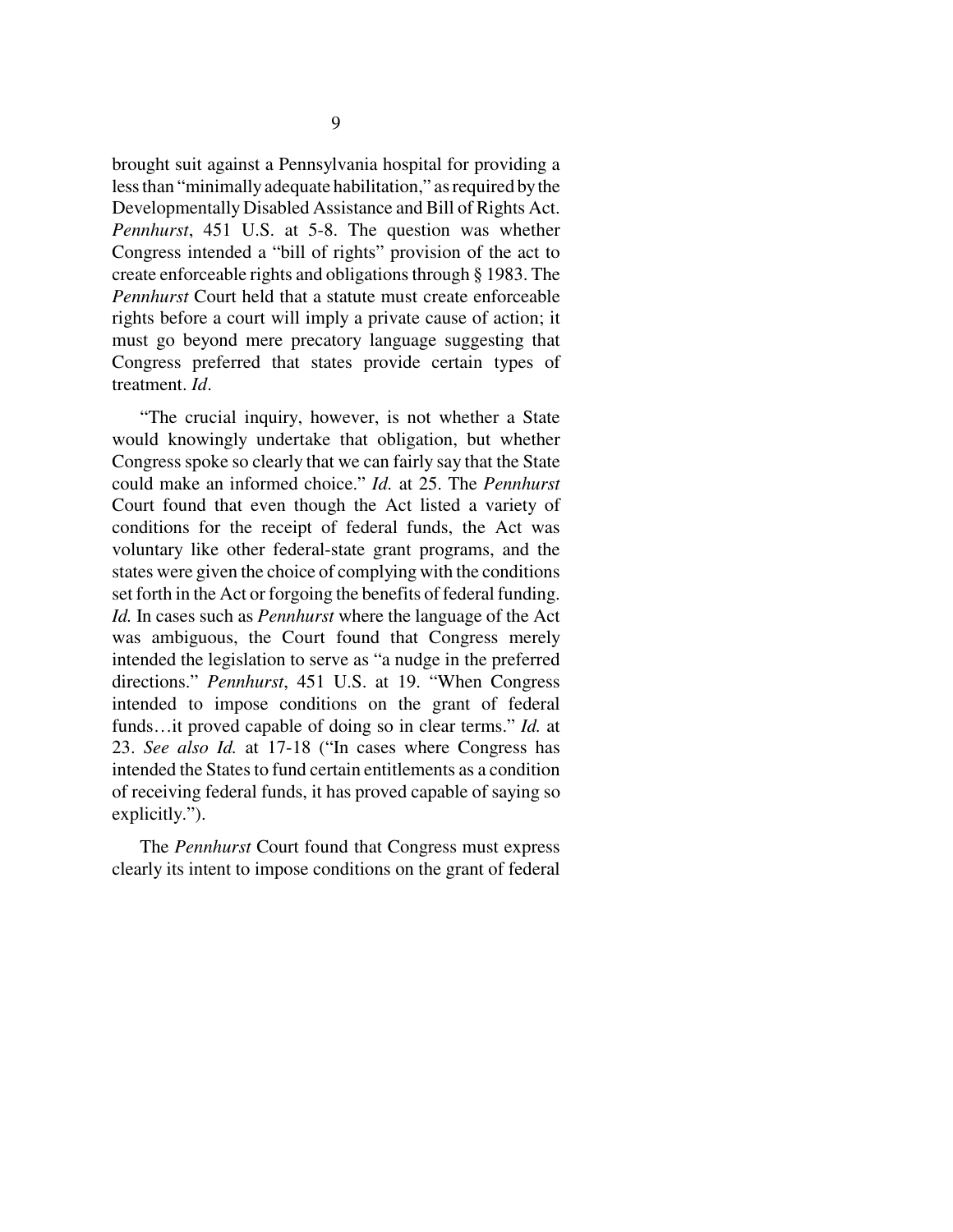funds so that the states can knowingly decide whether or not to accept those funds before it will assume that a "right" has been created. *Id.* at 24. The Court found that the Act did not provide the express and clear language that illustrated a Congressional intent to impose mandatory conditions on the grant of federal funds.

### **3.** *Differentiating systemwide obligations from individual rights*

In the decade after the *Pennhurst* decision, this Court on several occasions held that federal statutes can create private remedies if the obligations are unambiguous. But without language that specifically provides for a private remedy or that provides guidance to states in how to comply, the statute merely creates a generalized duty on the states to comply.

In *Suter v. Artist M.*, 503 U.S. 347 (1992), the question raised was whether Congress, in enacting the Adoption Assistance and Child Welfare Act ("Adoption Act"), unambiguously created a federally enforceable right to force states to make "reasonable efforts" to prevent children from being removed from their homes. The Supreme Court found that it did not because the language imposed "only a rather generalized duty on the State, to be enforced not by private individuals, but by the Secretary." The Court also found that "Congress did not intend to create a private remedy for enforcement of the 'reasonable efforts' clause" because it did not create a federally enforceable right.

The *Suter* Court found that:

The legitimacy of Congress' power to legislate under the spending power thus rests on whether the State voluntarily and knowingly accepts the terms of the 'contract.' There can, of course, be no knowing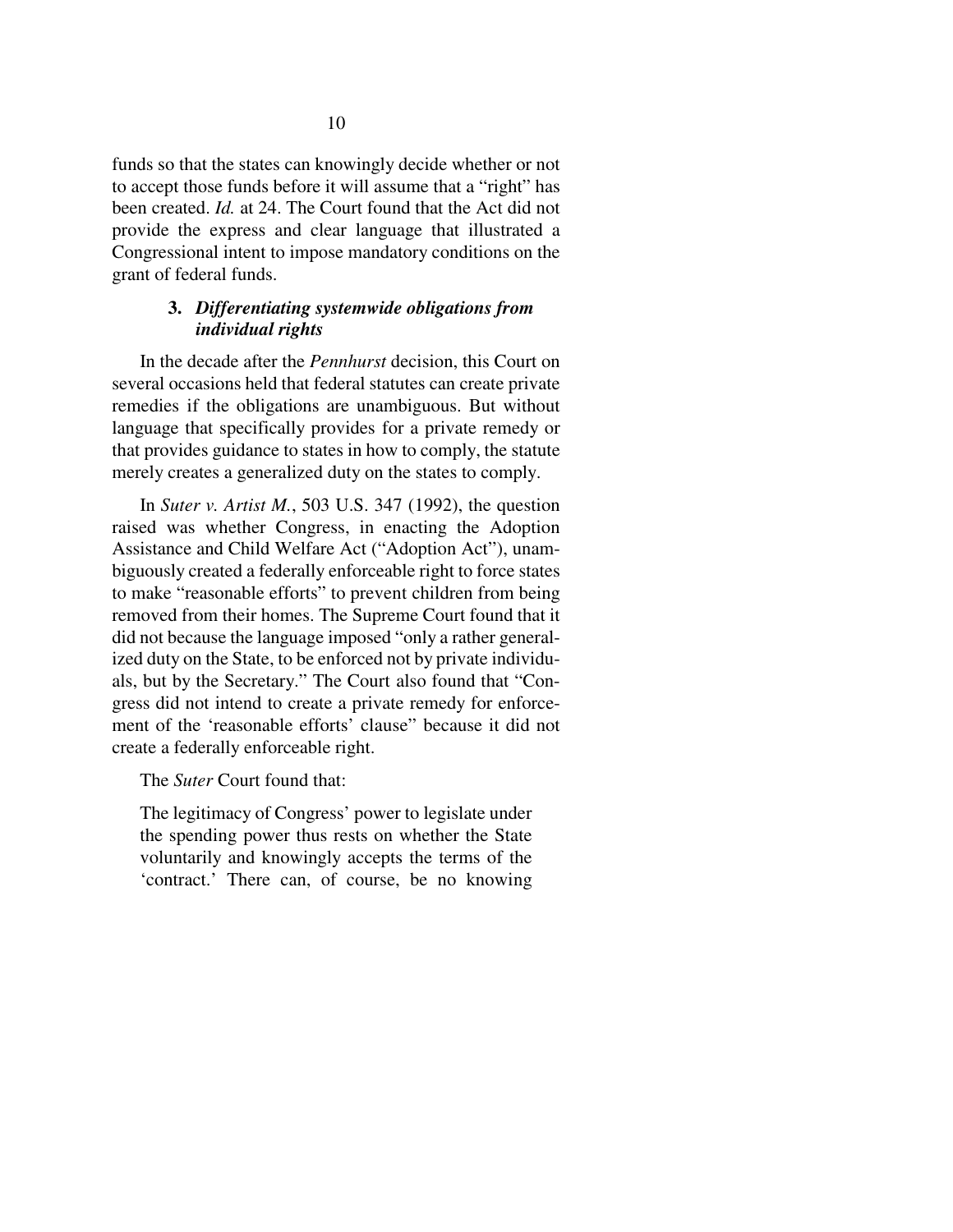acceptance if a State is unaware of the conditions or is unable to ascertain what is expected of it. Accordingly, if Congress intends to impose a condition on the grant of federal moneys, it must do so unambiguously.

#### *Suter*, 503 U.S. at 356.

The Court distinguished those cases where the provisions of federal funding statutes were specific enough to imply a federally enforceable right. The Court found that in a case like *Wright v Roanoke Redevelopment and Housing Authority*, 479 U.S. 418, 423 (1987), where federal housing legislation imposed a ceiling on the rates charged to low-income housing tenants and specifically defined in regulations how a reasonable rate for utilities in rent would be measured, the tenants had an enforceable right to sue. *Suter* at 357. Likewise, the Court found that in a case where the federal Medicaid legislation required the states to adopt reasonable rates for Medicaid facilities and then details the factors to be considered in determining the methods for calculating those rates, the obligation could be enforced by the Medicaid providers through a § 1983 suit. *Suter* at 359 (citing *Wilder v. Virginia Hospital Ass'n*, 496 U.S. 498, 519 (1990)).

In contrast, the statute in *Suter*, which required the State to make "reasonable efforts" to maintain an abused or neglected child in his home, or return the child to his home from foster care, did not provide statutory guidance as to how the "reasonable efforts" are to be measured. Id. at 360. "How the State was to comply with this directive, and with the other provisions of the Act, was, within broad limits, left up to the State." *Id.*

The *Suter* Court also found that while the statutory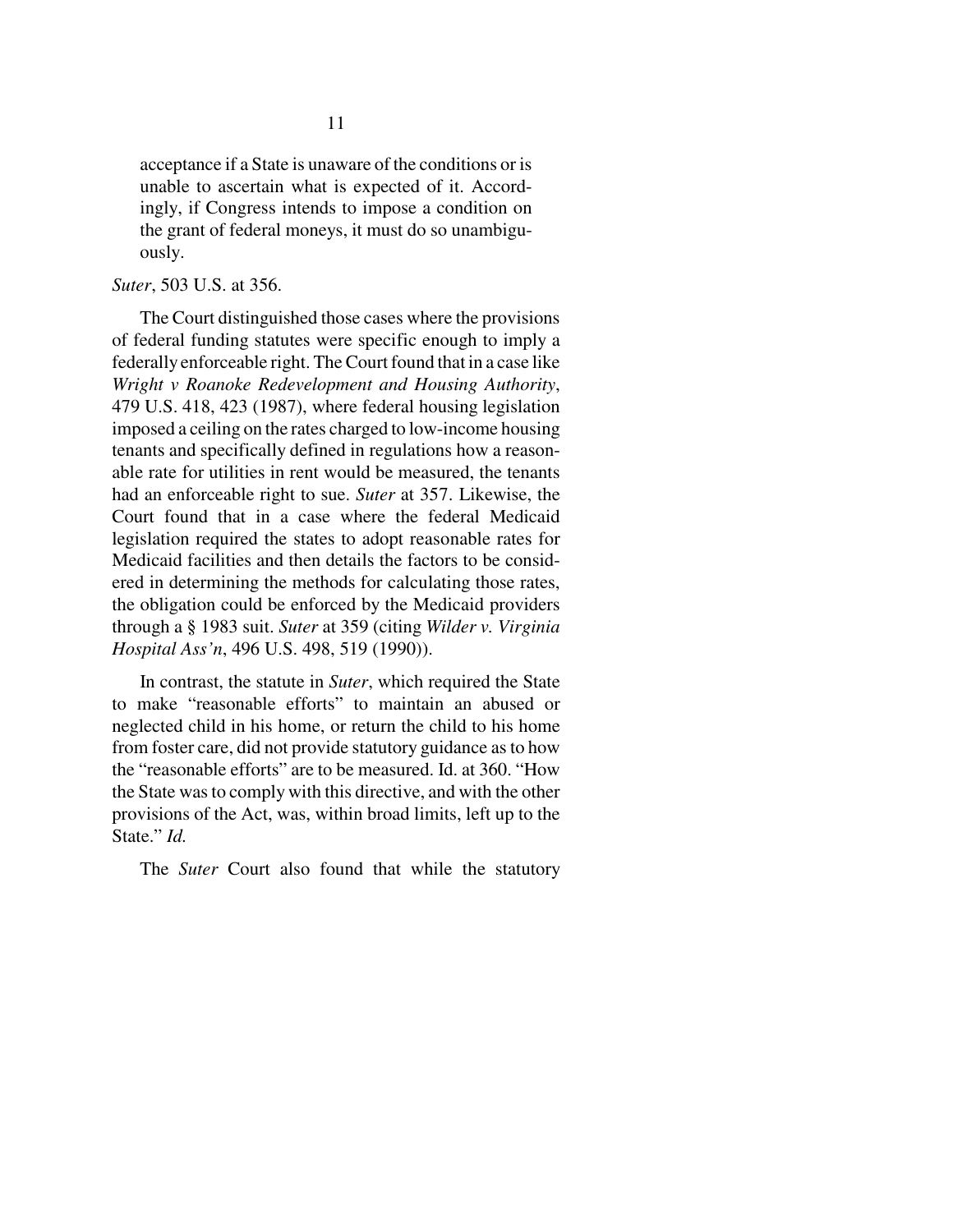provisions in the Adoption Act might not have provided a comprehensive enforcement mechanism so as to manifest Congress' intent to foreclose remedies under §1983 (which they did not reach due to their finding that the Adoption Act did not create a federally enforceable right), it showed that the absence of a remedy to individual plaintiffs under §1983 did not make the "reasonable efforts" clause moot since language of other sections of the Act showed that Congress knew how to impose precise requirements on the states when it intended to. *Suter* at 360-361.

The Court then summarized the standards for when a "right" is created, and distinguished such rights from more general "systemwide" performance policies, in *Blessing v. Freestone*, 520 U.S. 329 (1997). Examining a claim based on the denial of services under a child support services law, the *Blessing* Court provided a three-prong test for deciding whether enforceable rights are created. *Id.* at 340. First, Congress must have intended that the provision in question benefit the plaintiff. *Id.* at 341. Second, the plaintiff must demonstrate that the right assertedly protected by the statute is not so "vague and amorphous" that its enforcement would strain judicial competence. *Id.* at 342. Third, the statute must unambiguously impose a binding obligation on the states. *Id.*

But just as importantly, the Court in *Blessing* made clear that many funding conditions imposed by Congress are meant to establish systemwide policies, not individual rights. Noting that plaintiffs must identify with particularity the rights they claimed, and that courts must examine these "manageable analytic bites," rather than the statute in general, the Court found that:

The Court of Appeals did not engage in such a methodical inquiry. As best we can tell, the Court of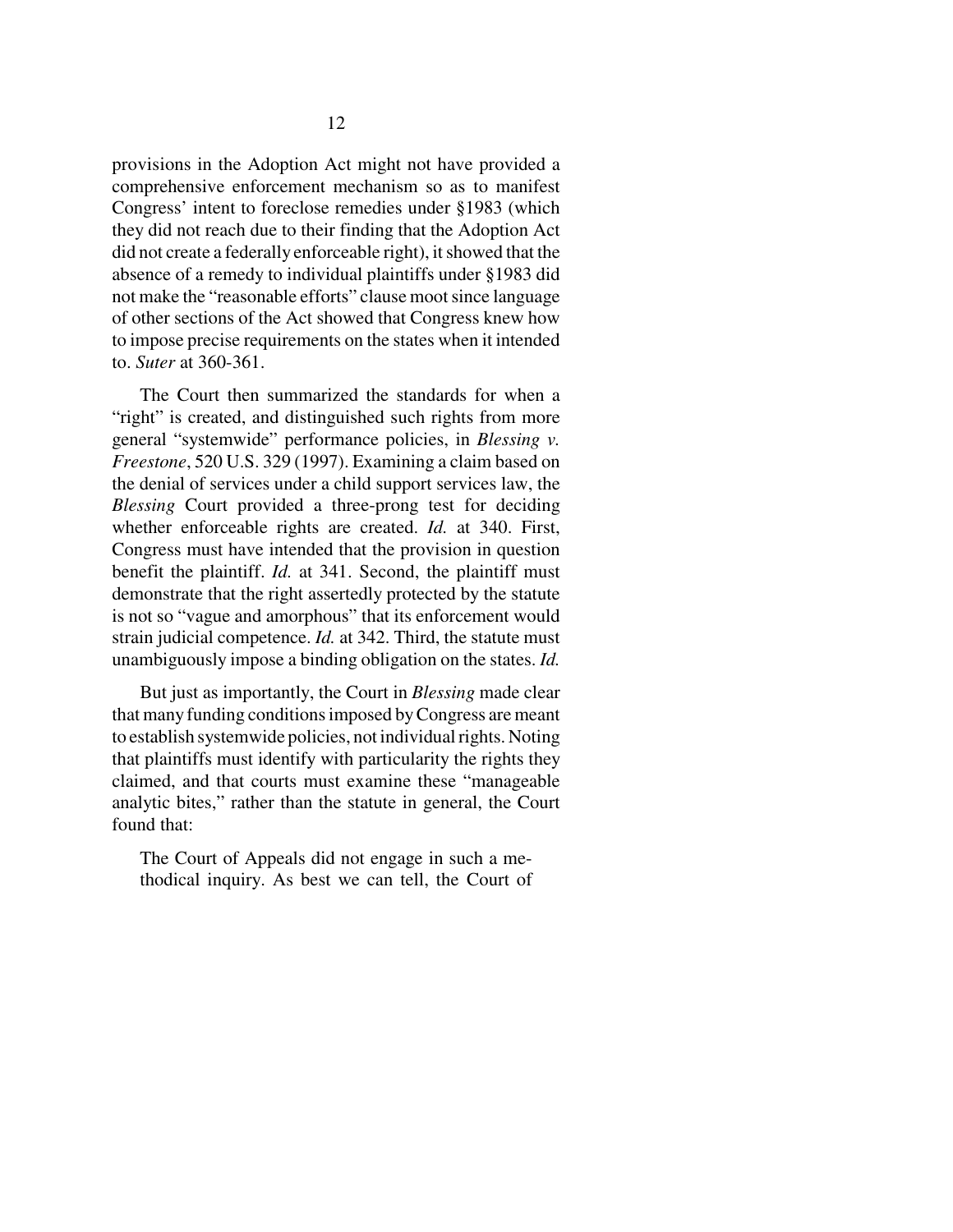Appeals seemed to think that respondents had a right to require the Director of Arizona's child support agency to bring the State's program into substantial compliance with Title IV-D. But the requirement that a State operate its child support program in "substantial compliance" with Title IV-D was not intended to benefit individual children and custodial parents, and therefore it does not constitute a federal right. Far from creating an *individual* entitlement to services, the standard is simply a yardstick for the Secretary to measure the *systemwide* performance of a State's Title IV-D program. Thus, the Secretary must look to the aggregate services provided by the State, not to whether the needs of any particular person have been satisfied. . . . In short, the substantial compliance standard is designed simply to trigger penalty provisions that increase the frequency of audits and reduce the State's AFDC grant by a maximum of five percent. As such, it does not give rise to individual rights.

#### *Blessing* at 343-4.

This distinction between individual rights and systemwide performance requirements is essential to understanding why FERPA and other information nondisclosure rules do not create individual rights that can be the impetus for § 1983 claims.

#### *4. How FERPA fits within the § 1983 framework.*

The provisions in FERPA are not specific enough to imply a federally enforceable right. At best, FERPA creates a "systemwide" right, which this Court has held is an insufficient basis for a § 1983 claim.

FERPA is an information disclosure rule that specifies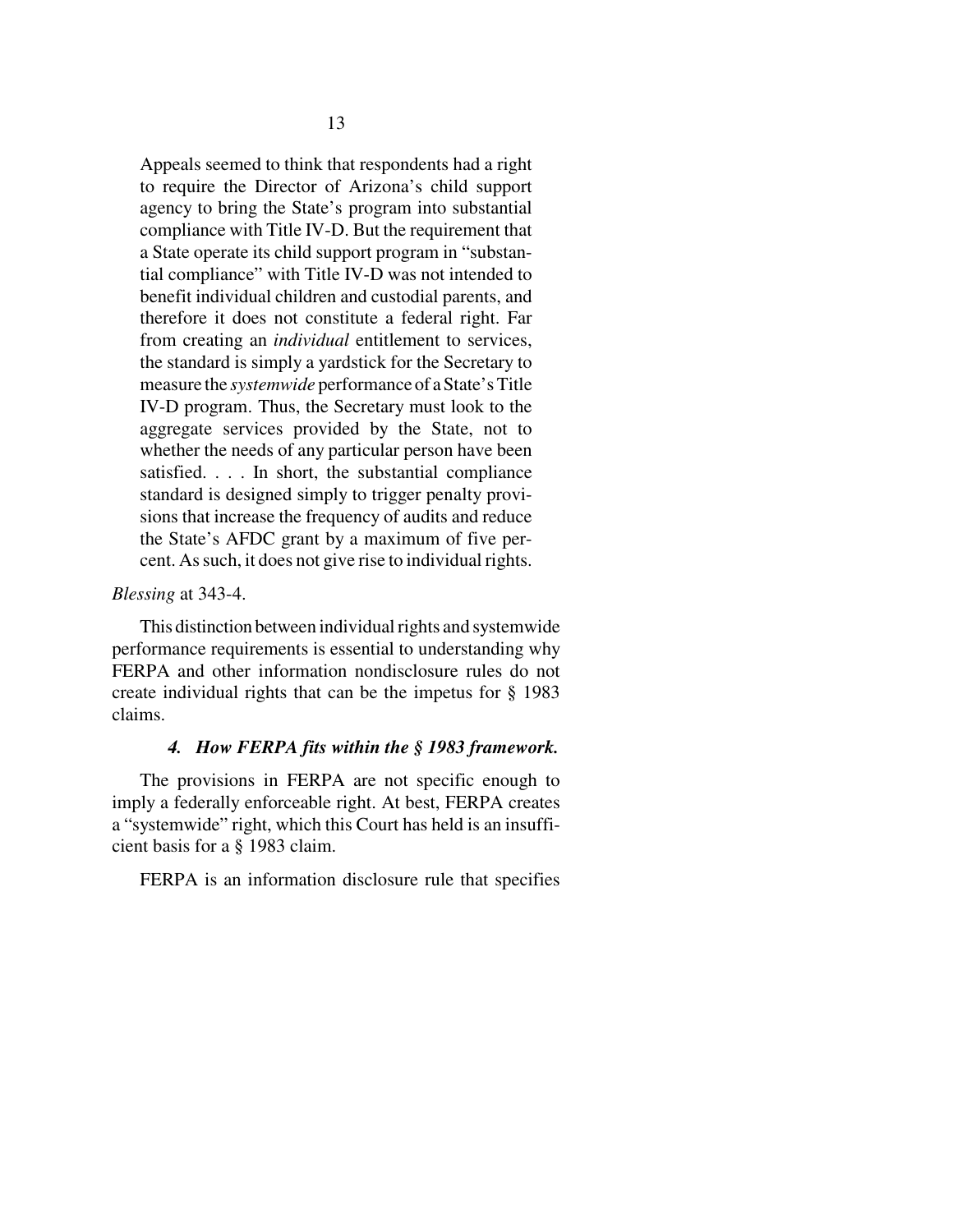how schools must handle student records if they wish to receive federal funds. It provides:

No funds shall be made available under any applicable program to any educational agency or institution which has a *policy or practice* of permitting the release of education records (or personally identifiable information contained therein other than directory information, as defined in paragraph (5) of subsection (a) of this section) of students without the written consent of their parents to any individual, agency, or organization, other than to the following [exceptions].

20 U.S.C. § 1232g(b)(1)(emphasis added).

 Created pursuant to the spending power of Congress, FERPA merely demonstrates granted incentives by Congress to regulate the states' conduct. The specific language in FERPA gives the Secretary discretion to determine whether an educational institution has engaged in a "policy or practice" of disclosing personally identifiable information held in education records. The Act provides that the Secretary may withhold federal funding if the educational institution fails to satisfy the requirements of the Act.

Like the "reasonable efforts" language in *Suter*, the "policy or practice" language in FERPA does not provide enough guidance to create more than a generalized duty of compliance by the educational institutions. Furthermore, the language specifically provides the Secretary with discretion to determine when an educational institution has failed to comply with FERPA. When the Secretary finds noncompliance, the federal funding must be withheld.

FERPA clearly addresses a "systemwide" policy interest, rather than an individual right.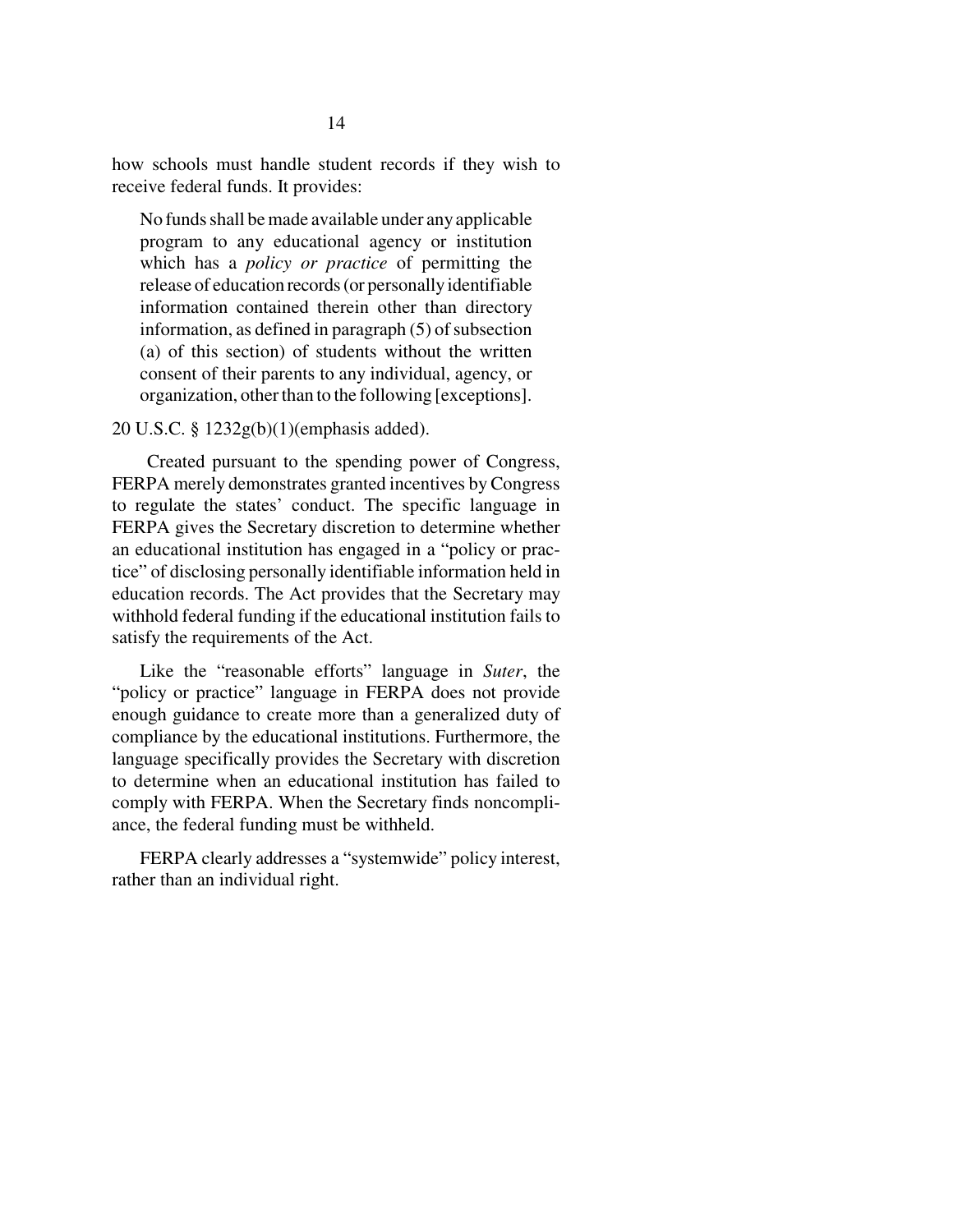First, FERPA was not intended to protect against single isolated instances of disclosure. In the case before the court, the student argued that the individual release of his education records among Gonzaga University personnel and to the Office of the Superintendent of Public Instruction violated a right under FERPA. But FERPA does not prohibit individual disclosure of education records. Instead it creates a potential funding penalty for institutions that have a "policy or practice" of releasing records covered by the statute without consent. "[FERPA] addresses the conditions under which an institution becomes ineligible for funds. It does not prohibit a request for or release of student records." *Tombrello v. USX Corp.*, 763 F.Supp. at 545. Nor does it provide any individuals with a remedy to enforce the statute. The purpose behind FERPA was to provide students with access to their education records and to limit the transferability of their education records to third parties without their advance knowledge and consent. When the Secretary of Education determines that a university has engaged in a policy or practice of non-compliance, the only recourse is the discretion of the Secretary of Education to determine what educational institutions have not complied and then to withhold funds. From the language of FERPA alone, educational institutions may not engage in a policy or practice of education record disclosure in order to obtain federal funding, but FERPA does not specifically regulate single isolated instances of disclosure. Thus, FERPA was not intended to create individual rights, but to encourage a systemwide policy of nondisclosure. Without an individual right, the test fails.

Second, unlike some other federal funding statutes Congress created, FERPA's provisions are too vague and amorphous to enforce. In *Wright*, the statute specifically defined how a "reasonable amount of utilities" would be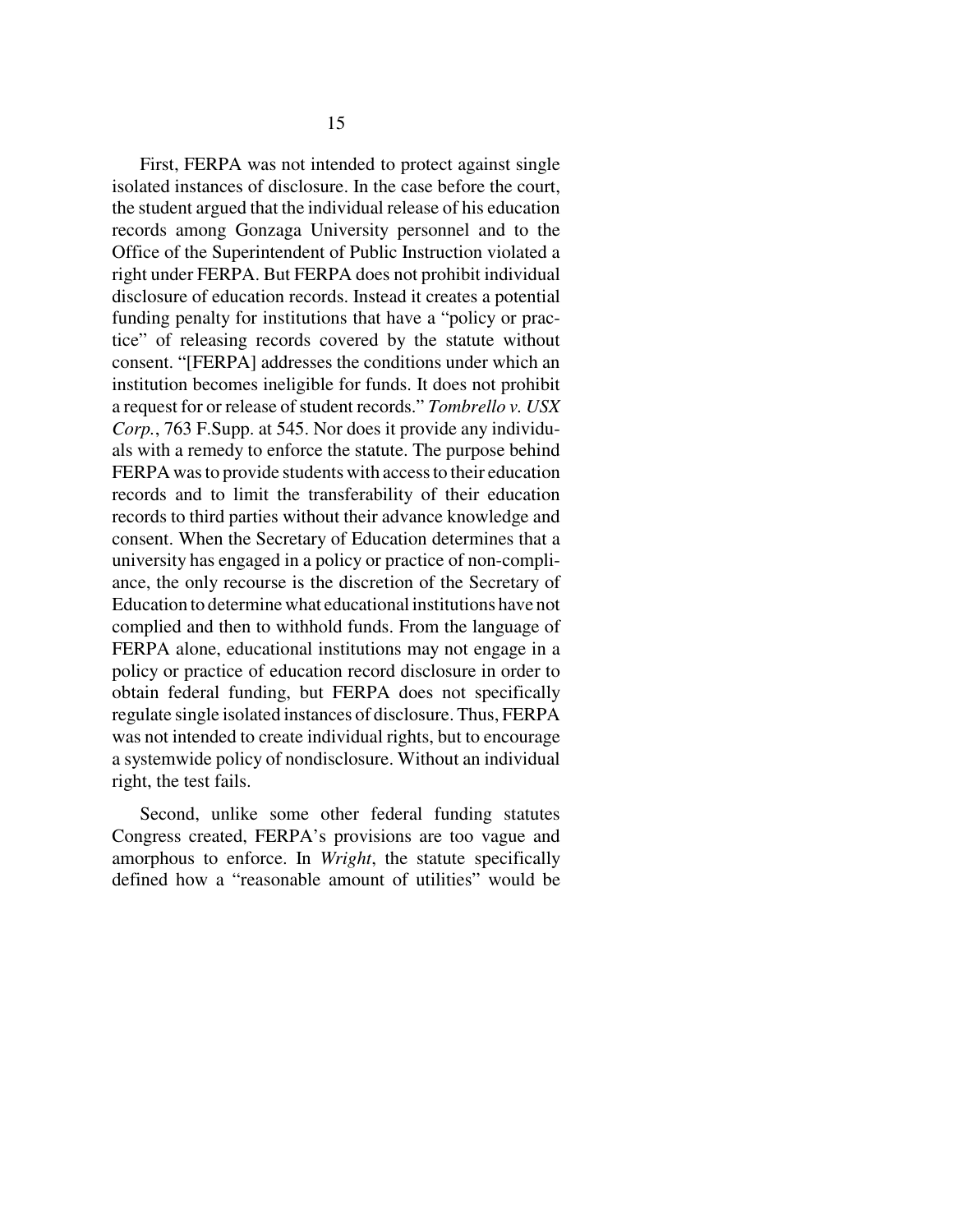determined. In *Wilder*, the statute also defined the computable and measurable rates that states were required to reimburse to Medicaid providers. FERPA's provisions are more like the statutes in *Suter* and *Blessing*, which refer to a particular plan that states were to adopt. In *Suter*, the statute required the participating states to make "reasonable efforts" to avoid removing children from their homes and to return children to their homes, *Suter*, 503 U.S. at 351, but gave discretion to the states on how to carry out those efforts. *See Id.* In *Blessing*, the statute required the participating states to certify that they were operating in "substantial compliance" with the Act. The Court found in *Blessing* that the "substantial compliance" language didn't create individual entitlement to the services outlined in the Act, but rather provided a "yardstick for the Secretary to measure the systemwide performance." *Blessing*, 520 U.S. at 343. Likewise, FERPA speaks in terms of a "policy or practice" of nondisclosure, but leaves the discretion to the educational institutions to carry out the "policy or practice." Nothing in the regulations define what a policy or practice would entail.

Finally, since FERPA does not unambiguously prohibit the release of an individual's education records, but merely prohibits a "policy or practice" of disclosure and then provides little guidance to the states as to what that "policy or practice" might entail, it fails the last prong of the *Blessing* test that requires an unambiguous binding obligation on the states.

Even presuming, for the sake of argument, that what the student alleges is true and Gonzaga University did release the personally identifiable information in the student's education records to the student's detriment, this action only constitutes one individual instance of disclosure and does not indicate a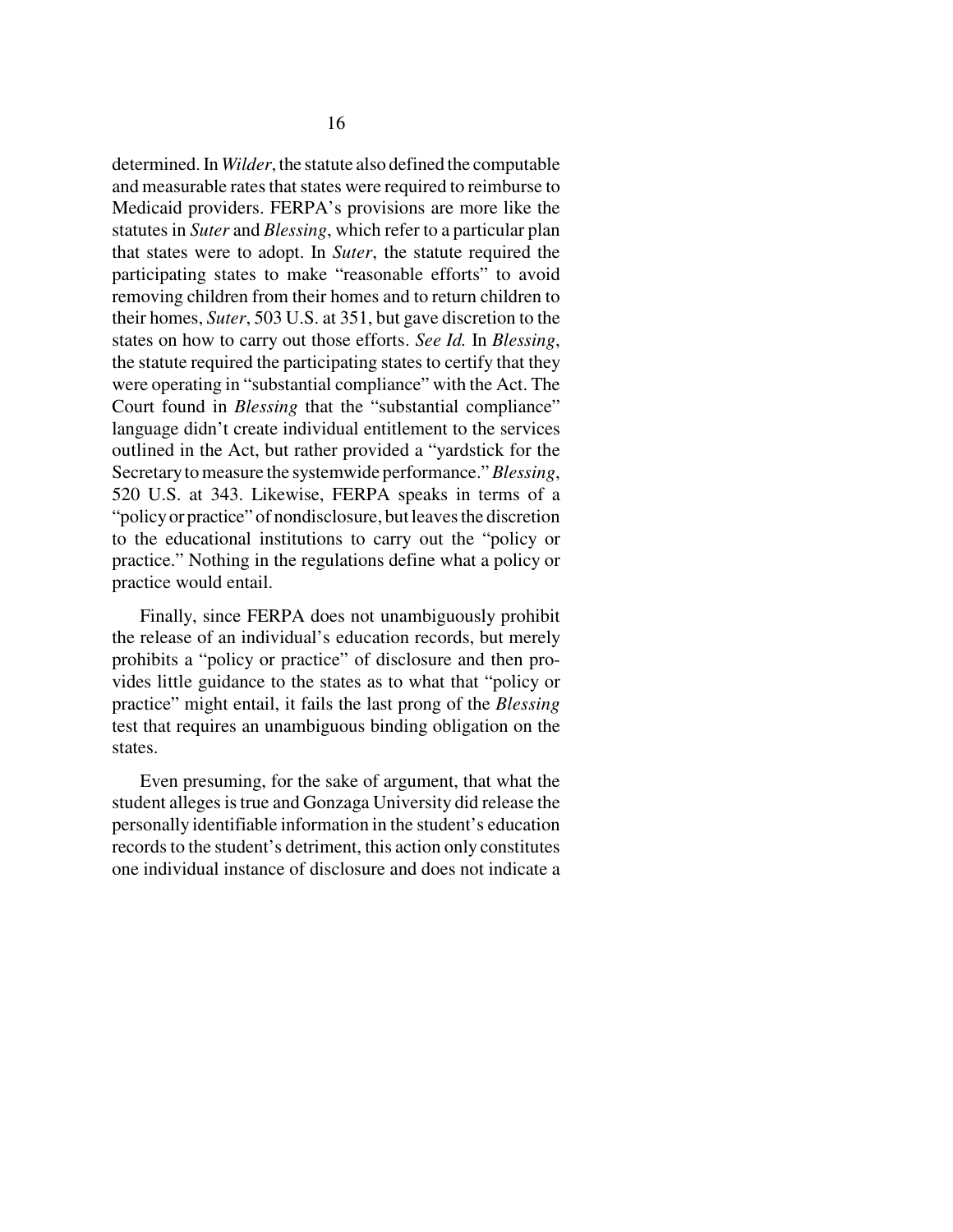"policy or practice" of disclosure, as FERPA's provisions unambiguously require. Thus, it fails the final requirement that the statute unambiguously imposes a binding obligation on the states because the entitlement the student raises in his claim is not the same requirement imposed on the educational institutions. The language of the statute unambiguously states that the educational institutions are prohibited from adopting a "policy or practice" of disclosure, rather than an individual release of records.

As in *Blessing*, FERPA was not intended to ensure that "the needs of any particular person have been satisfied," but merely required participating schools to have a systemwide plan in place. *Blessing*, 520 U.S. at 343.

**B. This case provides the court with the opportunity to determine what level of privacy "interest" identified by Congress rises to the level of a justification for a 1983 civil rights claim**.

While the line of cases above are useful in a determination of what statutory mandates create "rights," it is not at all clear that they are helpful in the specific area of privacy rights. In fact, privacy claims allowed under § 1983 have generally been based on *constitutional*, not statutory, rights, usually under the Fourth Amendment. *See, e.g., Anderson v. Creighton*, 483 U.S. 635, 640 (1987) (discussion of immunity for officers in entry into home; Fourth Amendment violation case under § 1983); *Valdez v. McPheters*, 172 F.3d 1220 (10th Cir. 1999) (expectation of privacy in residence is protected under Fourth Amendment and thus remediable under § 1983); *Jackson v. Gates*, 975 F.2d 648 (9th Cir. 1992) *cert. denied,* 113 S.Ct.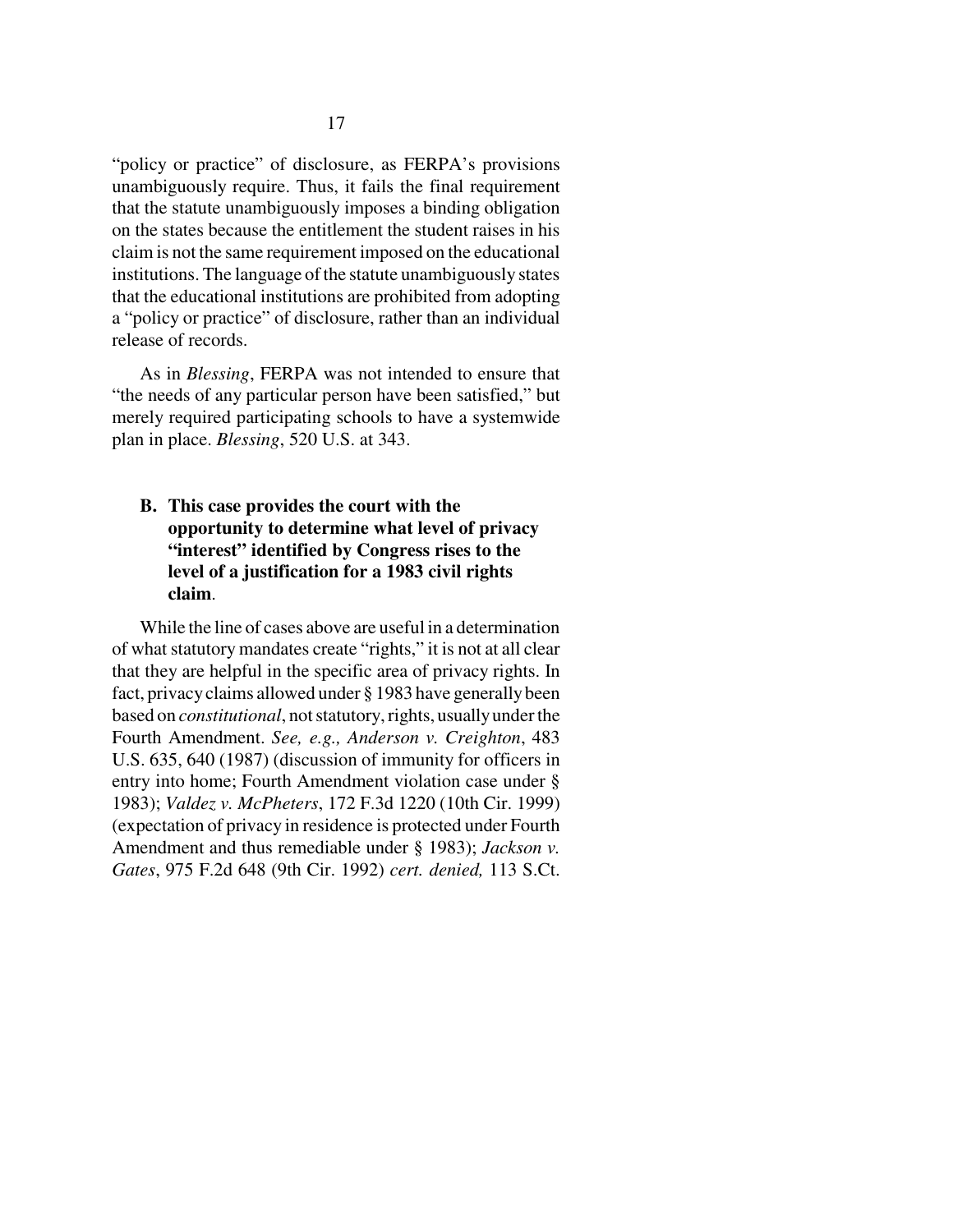2996 (1993) (forcing officer to undergo urinalysis test absent cause was violation of Fourth Amendment and remediable under § 1983).

The Court here has the opportunity to clearly establish what has been left unclear in the § 1983 privacy cases: what information is so "personal" that its disclosure invokes a privacy right violation sufficient for a § 1983 claim. Such a violation should only be found when the privacy invasion is so highly personal or intimate that it reaches the level of an infringement of constitutionally protected privacy rights, not simply when a Congressional funding requirement was not met by an official of the state or institution.

It is worth noting that Congress's power to create a privacy "right" under its spending power is still suspect. Conditional spending measures carry with them the penalty of revocation of funding for noncompliance; the power to create a "right" comes not from the Spending Clause of the Constitution, but from § 5 of the Fourteenth Amendment, which gives Congress the power to make laws to enforce the due process and equal protection provisions of § 1 of that amendment. In *Pennhurst*, the Court noted that it was unnecessary to address the question of whether a right is "appropriate" under Congress' Fourteenth Amendment powers only because the Court had found that there was no right created in the Developmentally Disabled Assistance and Bill of Rights Act. 451 U.S. at 16 (fn. 12). And as the *Pennhurst* Court noted, "Because such legislation imposes congressional policy on a State involuntarily, and because it often intrudes on traditional state authority, we should not quickly attribute to Congress an unstated intent to act under its authority to enforce the Fourteenth Amendment." 451 U.S. at 16.

The privacy "rights" allegedly created by FERPA are not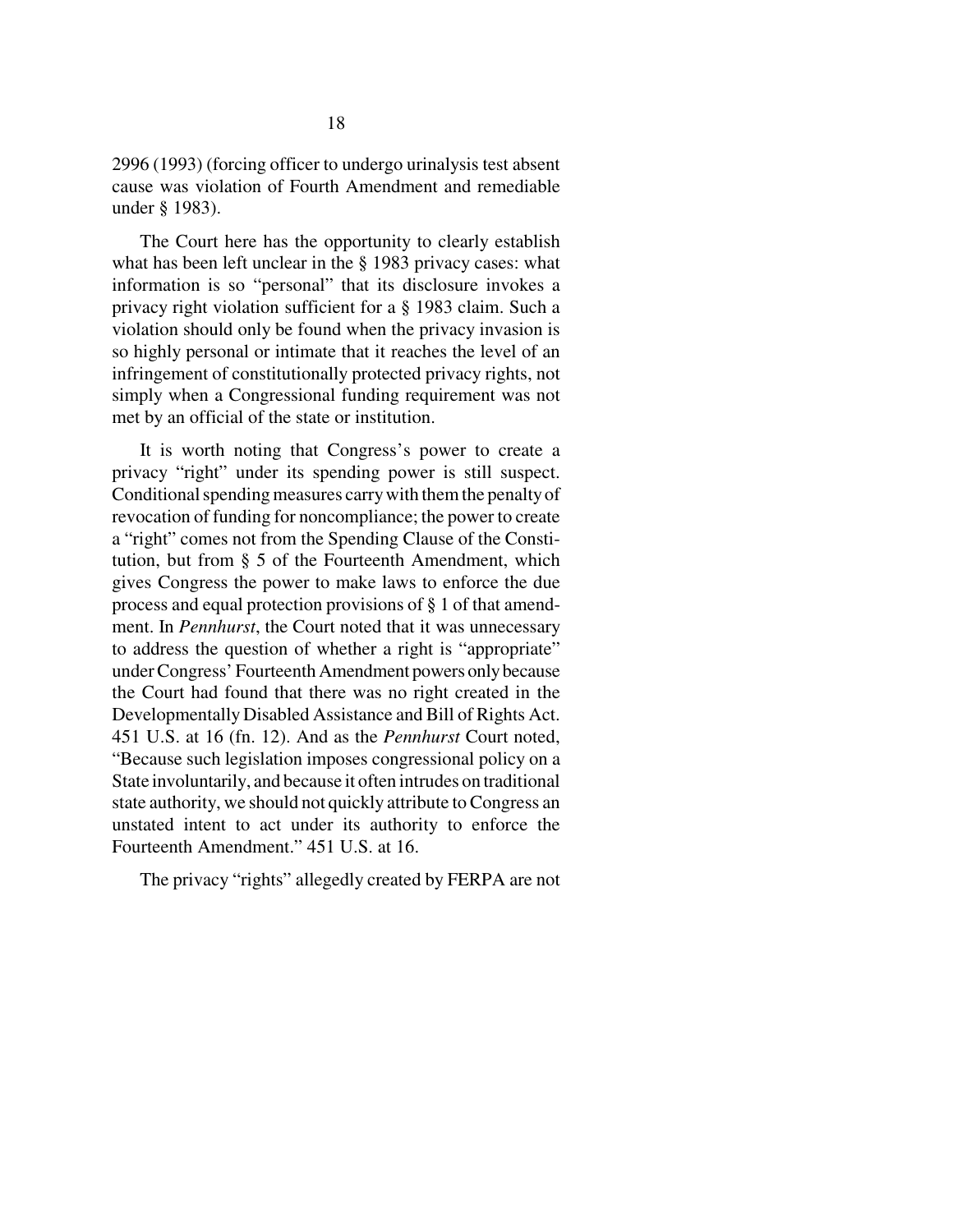justified by the Fourteenth Amendment. Outside of the sphere of Fourth Amendment privacy cases, the personal privacy issues that traditionally have warranted constitutional protection — usually related to marriage, procreation, contraception, and child rearing — concern protection against certain types of government intrusions into personal and private matters, but do not create a "general constitutional 'right of privacy.'" *Whalen v. Roe*, 429 U.S. 589, 608 (1977) (Justice Stewart's concurrence). Furthermore, privacy rights against government intrusion are distinct from the interests in non-disclosure promoted in cases like the present one. This distinction is magnified when there is a legitimate state interest in releasing some information that might be considered private, such as the campus crime information discussed *infra* at 26-27.

In addition, educational institutions have a legitimate interest in some disclosures of information, whether that means in informing the university community of crime and safety concerns, or in maintaining the integrity of its moral character certification processes, as in the present case. The purpose behind school certification of an applicant is that the school is in the best position to verify an applicant's moral conduct. A school must be permitted to deny an applicant's affidavit, which involves disclosing information about the student. Otherwise, the entire purpose of the school's certification processes is defeated. The certification process by the school would be pointless since all applications would be automatically granted regardless of a student's true character.

## **C. When Congress intends to create an enforceable privacy interest, it explicitly does so.**

Congress has in the past successfully created privacy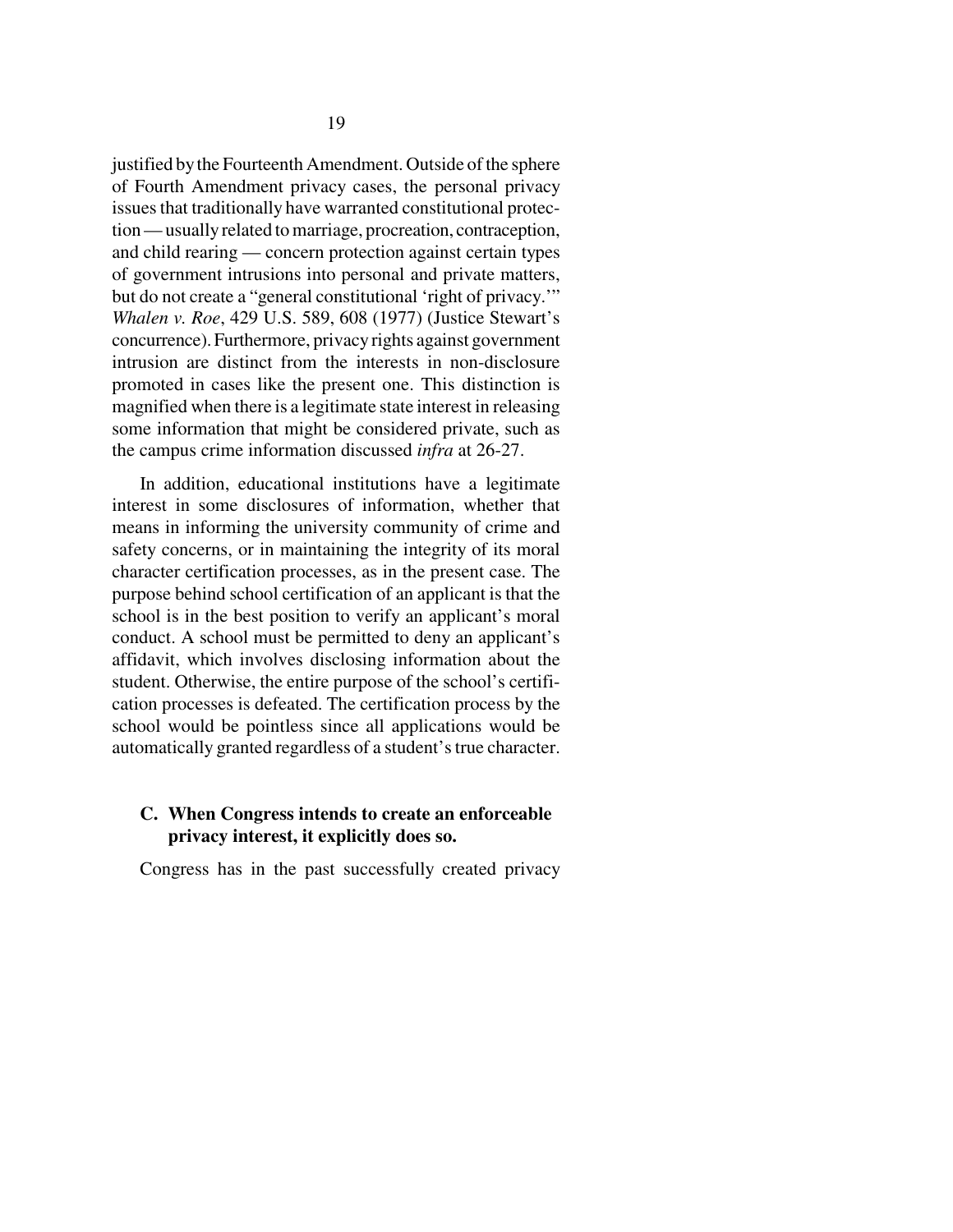statutes where it wanted to protect the unwarranted invasion of privacy of individuals. The Privacy Act was created in 1974 in order to regulate the collection, maintenance, use, and dissemination of personal information by federal government agencies. 5 U.S.C. § 552a(b) (2002). Congress provided that private entities, state and local government agencies, and individuals, unless sued in their official capacity as government officials, are not subject to the Act. However, it did create one exception. It made federal, state, and local governments liable under the Privacy Act for disclosure of an individual's Social Security number. *See* Privacy Act of 1974, PL 93-579, §7, 88 Stat 1896 (1974). In those instances, a person may file suit against a state or local agency for violation of privacy.

Similarly, the Drivers Privacy Protection Act was created in 1994 in order to restrict the release and use of certain personal information in state motor vehicle records.18 U.S.C. § 2721 (2002). It specifies exactly what criminal and civil penalties can be levied against officials who violate the act, 18 U.S.C. § 2724 (2002), as well giving individuals the right to sue for violations. Id.

Another example is the Fair Credit Reporting Act, which was created in 1970 to "insure that consumer reporting agencies exercise their grave responsibilities with fairness, impartiality, and a respect for the consumer's right to privacy." 15 U.S.C. §1681 (2002). The Act provides the circumstances in which information may be disclosed by reporting agencies. Violations of the provisions of the FRCA will result in fines under Title 18, imprisonment for not more than 2 years, or both. 18 U.S.C. §1681r (2002).

In each of these privacy statutes, Congress granted power to individuals to sue state and local agencies that have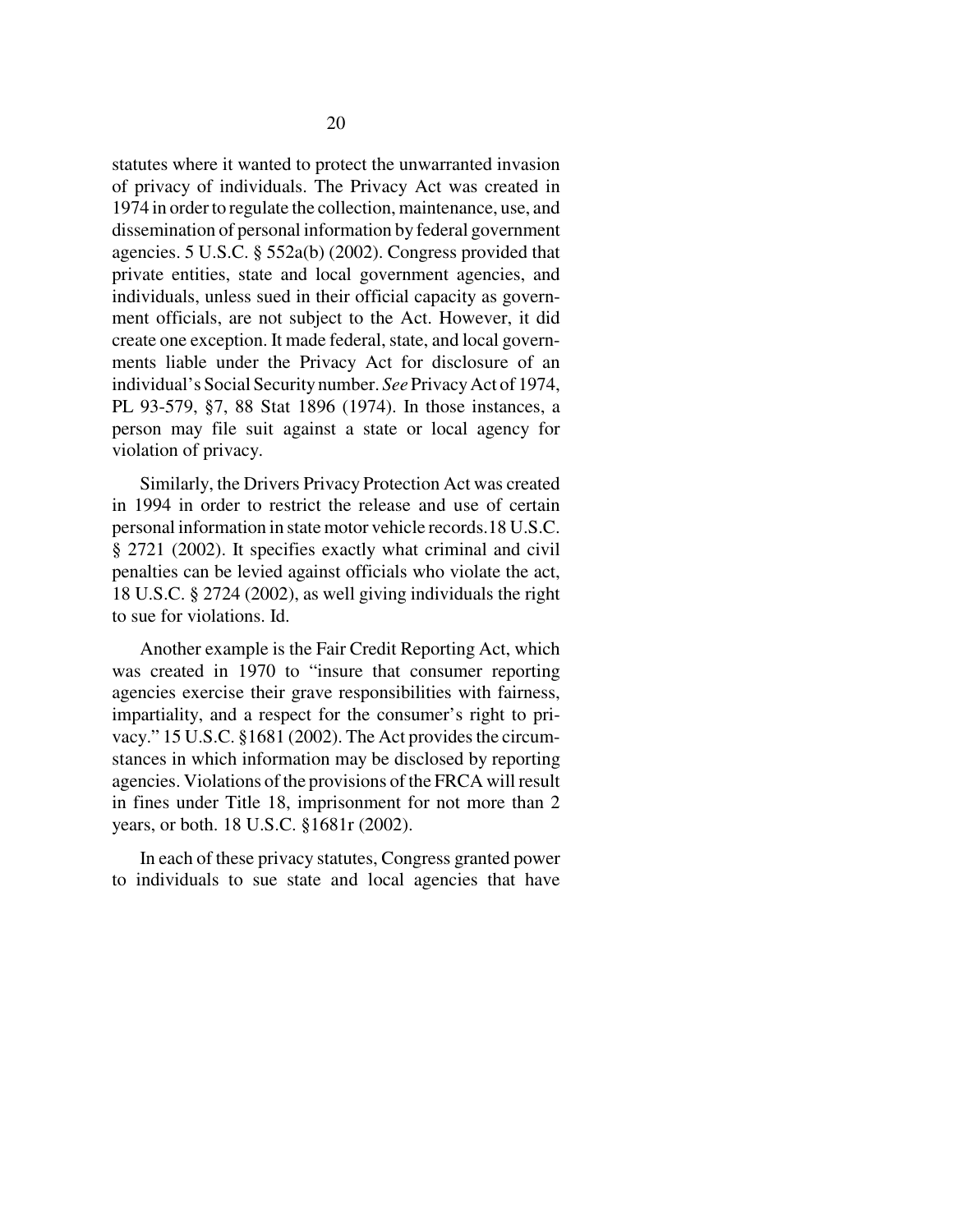violated the provisions in the statute. It also required state agencies to comply with the provisions. In some statutes, Congress provides intricately detailed civil remedies for failure to comply with the statute's provisions, such as it did in the Privacy Act. *See* 5 U.S.C. §552a(g)(1) (2002). For example, under the Privacy Act, refusal or failure to comply with the provisions gives power to the individual to bring a civil action against the agency, and even statutorily provides jurisdiction of the civil suits to the district courts of the United States, as well as judicial guidance for judgments. 5 U.S.C. §552a(g). In other statutes, Congress merely provides that violations will result in fines or imprisonment, or both. *See* 18 U.S.C. § 2724. *See also* 18 U.S.C. § 1681r.

Congress is capable of writing provisions in statutes to provide individuals the power to enforce a particular statute against an agency for invasions of privacy. Had Congress intended FERPA to similarly provide individuals with a enforceable right to sue for noncompliance, it would have directly provided so in the statute.

**II. Allowing § 1983 claims under a federal statute like FERPA will undermine state action to protect citizens' interests and lead to greater government secrecy by undermining state open records laws.** 

## **A. Allowing remedies beyond government revocation of funds will have sweeping consequences.**

Educational institutions voluntarily elect to accept funding and thus submit to the requirements of FERPA. Congress did not force schools to comply with FERPA, but rather provided an incentive — federal funding — to comply. The plain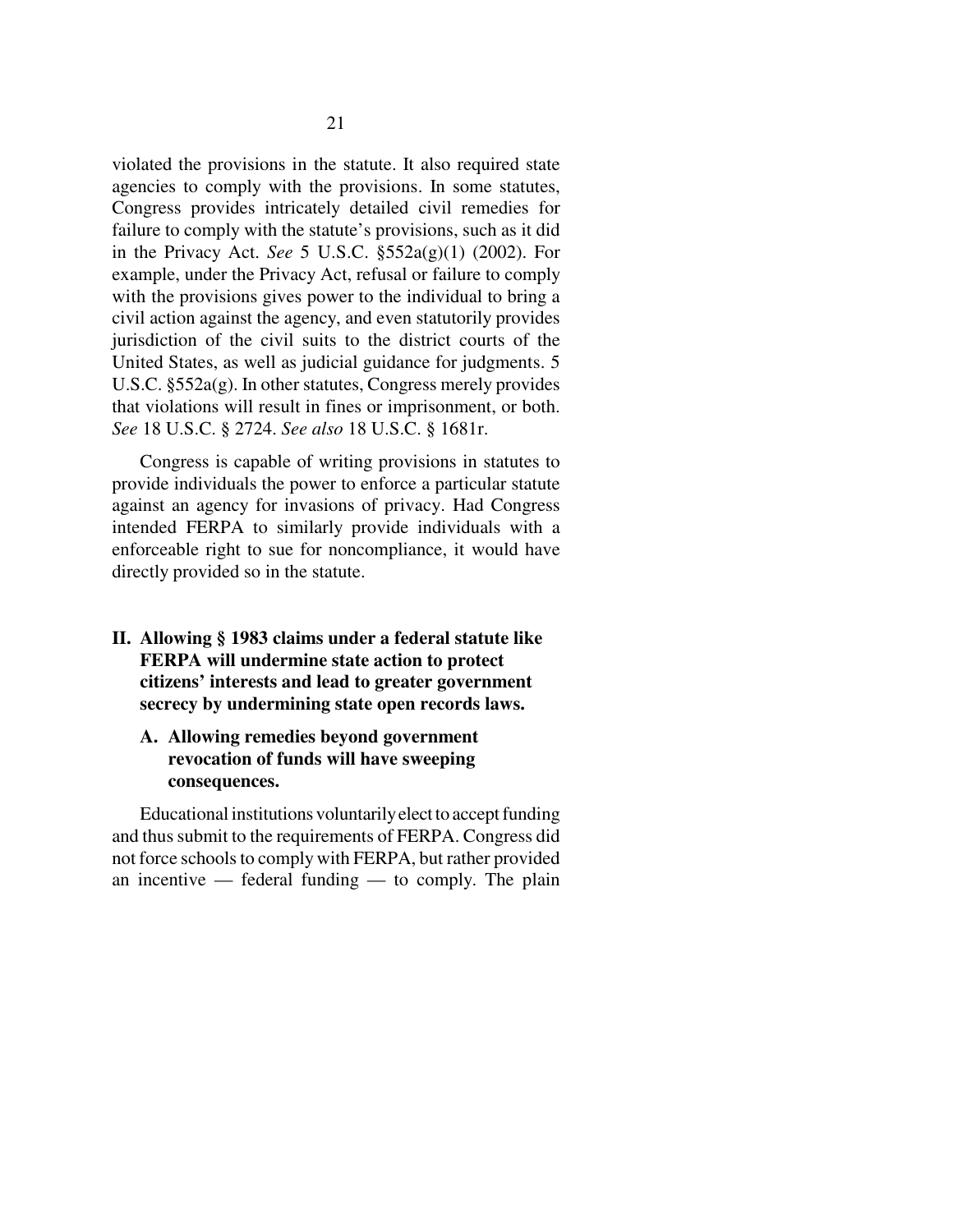language of the statute, as well as the regulations, support this interpretation. *See* 20 U.S.C. §1232g(b)(1). *See also, e.g.,* 34 C.F.R. § 99.67 ("If, after an investigation under § 99.66, the Secretary finds that an educational agency or institution *has complied voluntarily* with the Act or this part, the Secretary provides the complainant and the agency or institution written notice of the decision and the basis for the decision.") (emphasis added).

Allowing § 1983 suits to enforce FERPA encourages administrative agencies and courts to create additional remedies other than the one Congress provided — revocation of funds for noncompliance. The Sixth Circuit is currently considering just such a case, where a federal District Court allowed the U.S. Department of Education, invoking FERPA, to obtain an injunction forbidding a state university from releasing campus court records involving criminal behavior by students. *U.S. v. Miami University*, No. 00-3518 (6th Cir. filed April 27, 2000). In effect, this gave the federal government injunctive power, similar to a 1983 case, in order to directly subvert a state open records law requirement. *U.S. v. Miami University*, 91 F.Supp.2d 1132 (2000).

In July 1997, the Ohio Supreme Court ruled that student disciplinary records relating to criminal behavior<sup>3</sup> maintained by a public college were not "education records" under FERPA, and therefore were subject to the Ohio state open records law. *See State ex rel. The Miami Student v. Miami University*, 79 Ohio St.3d 168, 680 N.E.2d 956 (1997). When a subsequent request was made to the universities to release the campus crime records, the Department of Education

<sup>&</sup>lt;sup>3</sup>This did not pertain to academic misconduct, such as cheating or plagiarism or other non-criminal offenses.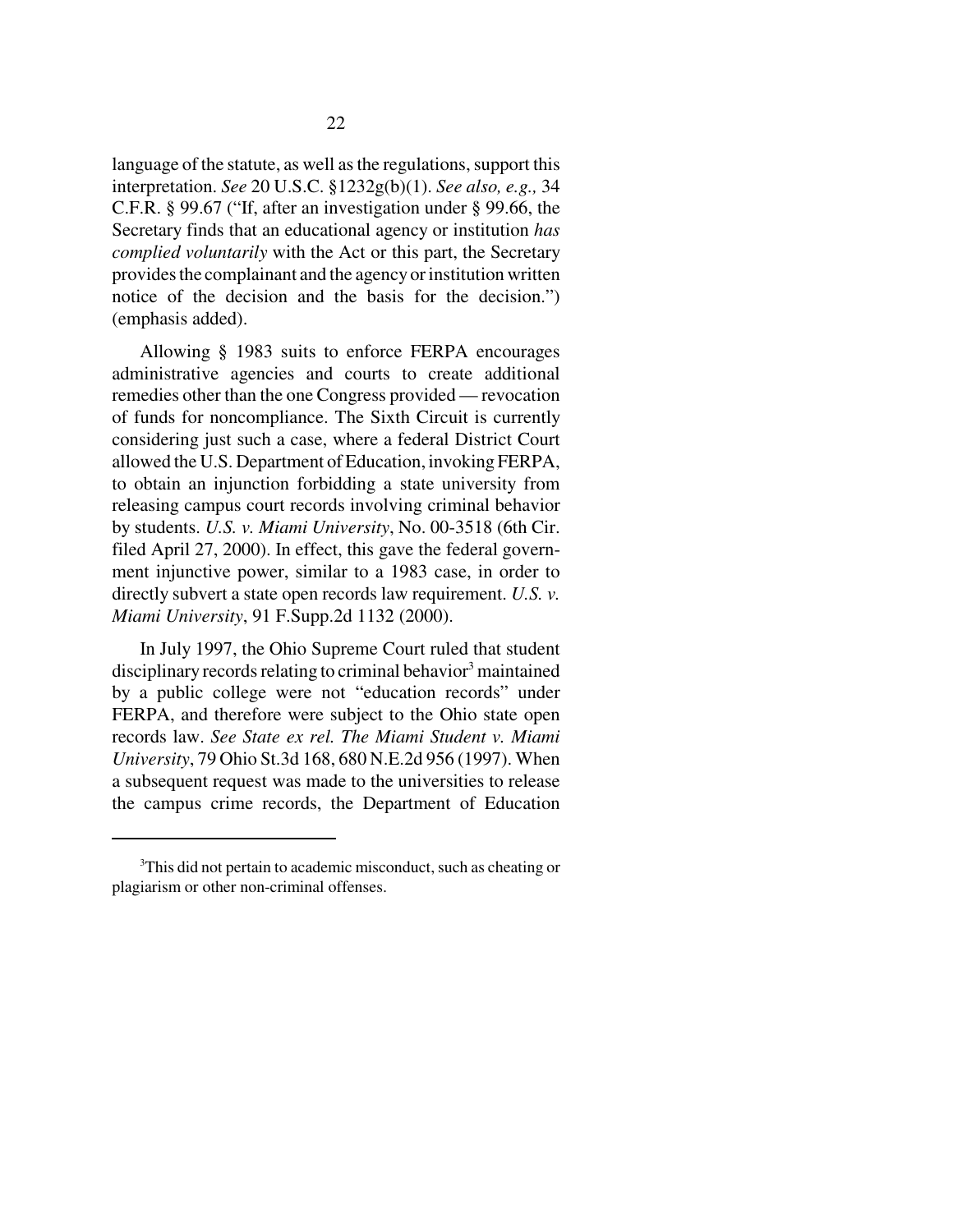intervened and sought an injunction, a power it had never before exercised in a FERPA case,<sup>4</sup> to prevent the schools from releasing the information. *See Miami University*, 91 F.Supp. 2d 1132, 1136. The federal district court disregarded the state supreme court's decision on the open records question and prohibited the disclosures under FERPA. *Id.* 

But as discussed *supra* at 15, FERPA does not prohibit the disclosure of records. FERPA should not be viewed as a weapon used by the federal government to eviscerate state public records laws.

# **B. Making public policy decisions by balancing privacy and access interests has traditionally been and is appropriately left to state legislatures.**

Every year, states modify their access laws in an effort to fine-tune the balance between the competing interests of public access to information and the interest in personal privacy when individuals are identified in records. The balancing is by no means perfect, and the balance that reconciles those competing interests is often elusive. Yet legislatures will react to problems that arise, often enacting

34 C.F.R. § 99.67

<sup>4</sup> The regulations regarding FERPA limit the Secretary to the following remedies, when determined that a school has failed to comply:

<sup>1)</sup> Withhold further payments under any applicable program;

<sup>2)</sup> Issue a complaint to compel compliance through a cease-anddesist order; or

<sup>3)</sup> Terminate eligibility to receive funding under any applicable program.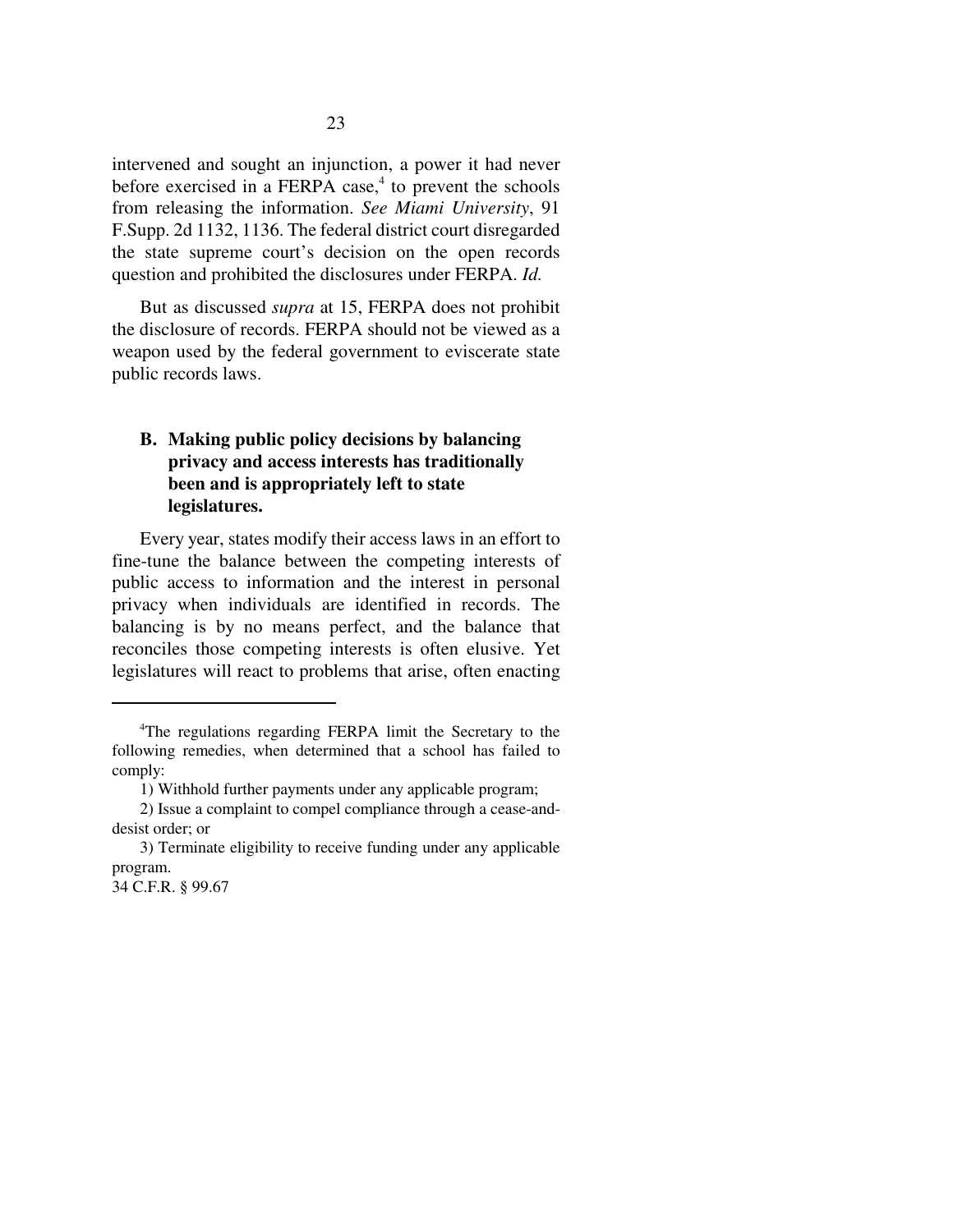openness reforms when confronted with corruption that flourished in secrecy, and enacting secrecy measures when individuals feel that purely personal information about them is being disclosed to others. Openness advocates are kept busy fighting for the public's right to know how its government operates and what information it has gathered to guide its decisions.

Although this method of legislating does not lead to a perfect balance, it is far more appropriate in a democratic system than a scheme where state actors refuse to release information out of fear of civil rights litigation because of the sweeping nature of a conditional spending provision. Allowing § 1983 claims for perceived violations of statutes like FERPA, whose provisions are unclear to begin with, $5$  as well as all future regulations enacted by Congress that address privacy interests but create no private cause of action, will have staggering implications. States will have no choice but to completely bar access to entire categories of information once Congress acts in a particular area, for fear of massive civil rights liability for alleged violations. The debates over balancing the public interests in disclosure of information

<sup>5</sup> See, for example, the discussion of *amici* The Reporters Committee for Freedom of the Press and The Student Press Law Center, in the other FERPA case heard by this Court this term, *Owasso Indep. School District v. Falvo*, 534 U.S. \_\_\_ (2002), *reversing* 233 F.3d 1203 (10th Cir. 2001), pointing out to the court that the requirements of FERPA have been significantly misinterpreted by various states, school districts and universities, to the detriment of the public. Brief *Amicus Curiae* of The Reporters Committee for Freedom of the Press and The Student Press Law Center at 19-28, *Owasso Indep. School District v. Falvo*, 534 U.S. \_\_\_ (2002), *reversing* 233 F.3d 1203 (10th Cir. 2001).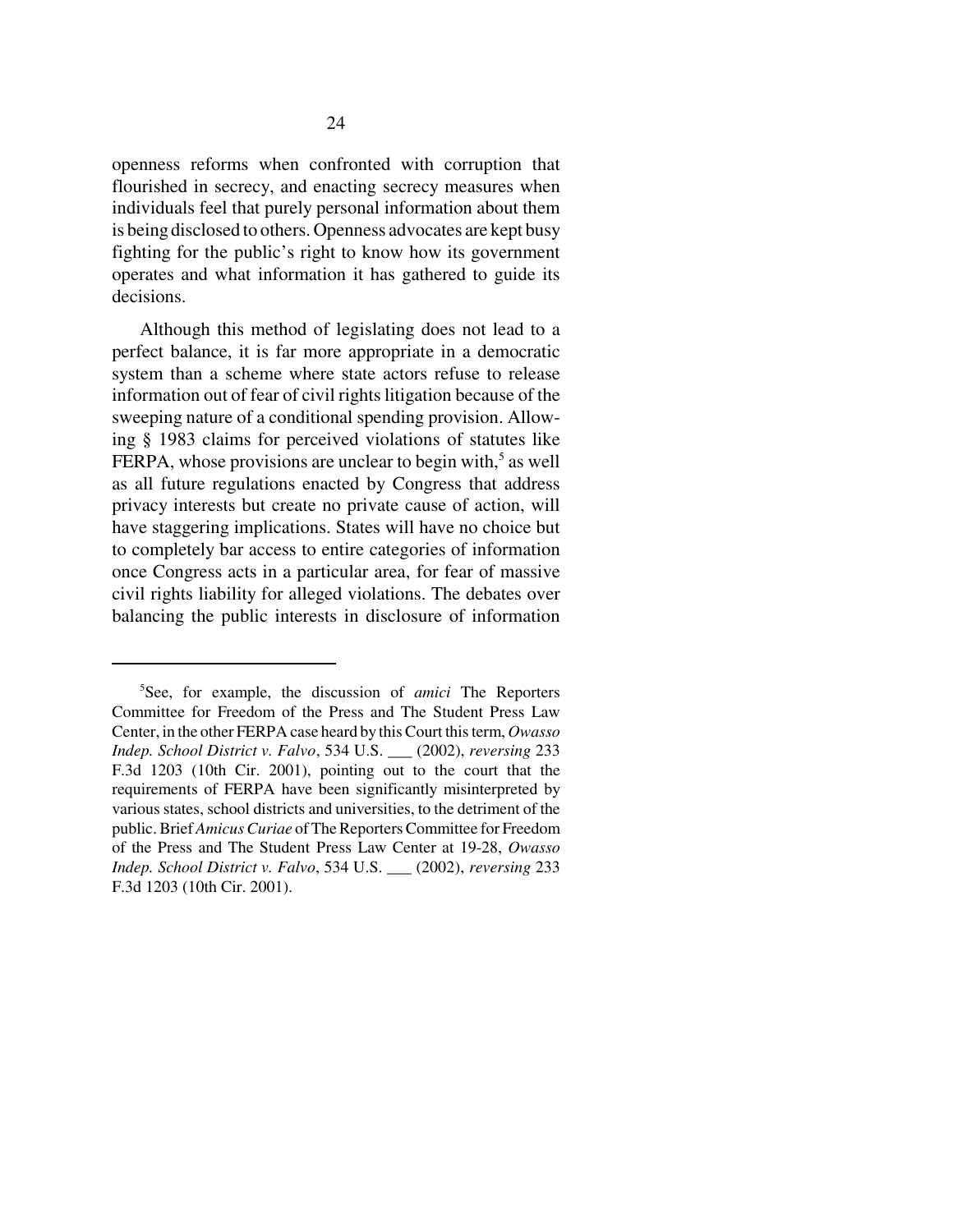with the private interest in secrecy of personal information will simply end under the shadow of a disclosure "death penalty" in the name of civil rights.

This balancing between access and privacy interests is appropriately left to the state legislatures. Allowing § 1983 claims not only negates the role of those legislatures, it also ignores the balancing of interests already performed by Congress in enacting federal laws. There are a multitude of laws enacted by Congress to govern the dissemination policy of government records. Congress balanced these interests in the manner it felt was most appropriate. Allowing § 1983 suits to be brought on these statutes disrupts the tenuous balance struck by Congress between access and privacy.

These laws are information dissemination laws, not civil rights laws, and should not be made such through a misapplication of § 1983.

# **C. Eliminating this balancing of interests would have a drastic effect on public access to campus crime information.**

The harms discussed generally above are real and would have an immediate effect. Specifically, allowing this claim would negate attempts to satisfy the public interest in receiving information on campus crime.

In the year 2000, there were 395 murders, 3,982 forcible sex offenses, 12,894 robberies, 18,761 aggravated assaults, 68,486 burglaries, and 2,008 instances of arson, among other serious crimes reported on college and university campuses across the United States, according to the U.S. Dept. of Education. *See* OFFICE OF POSTSECONDARY EDUCATION,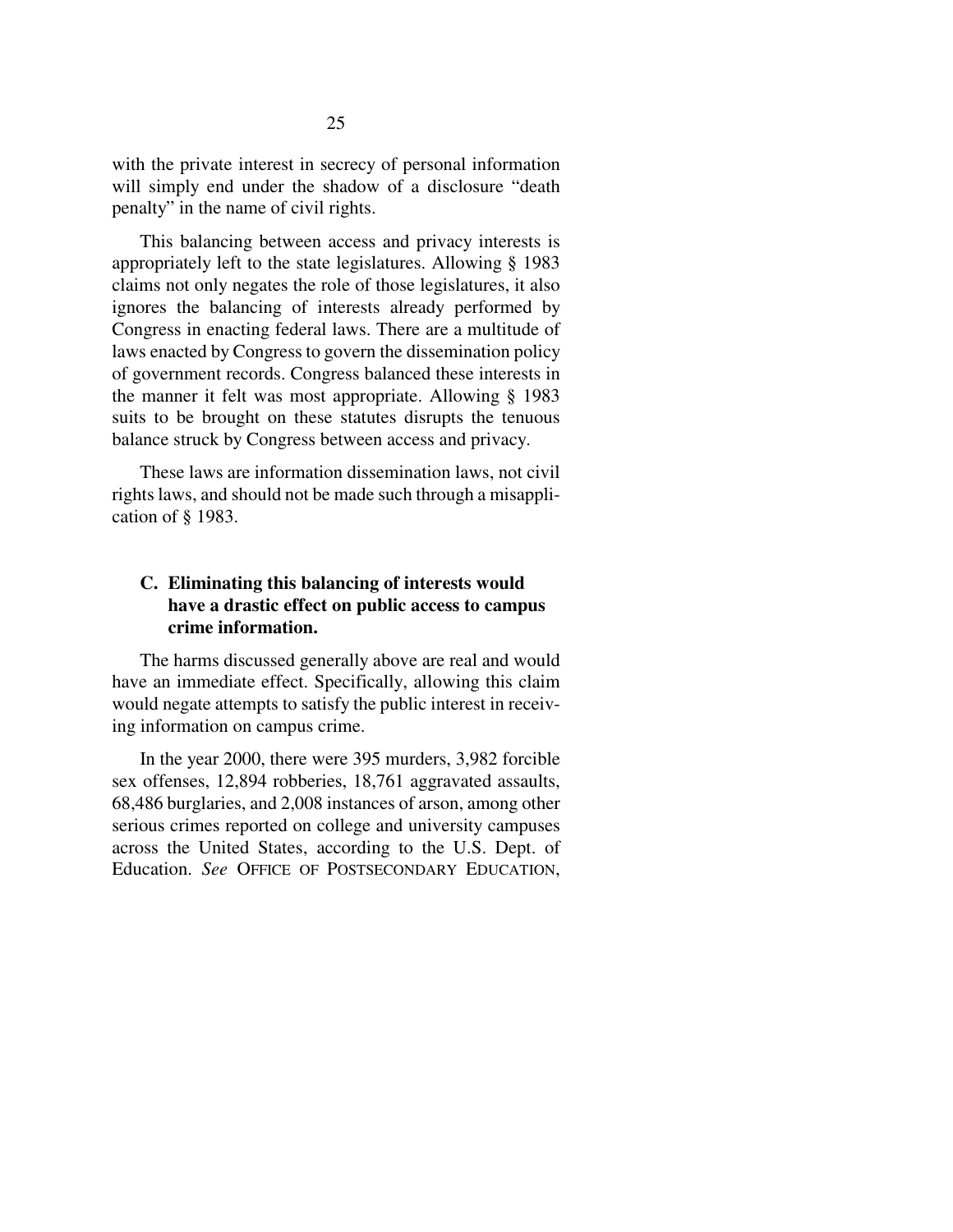DEP'T OF EDUCATION, *Campus Crime Statistics Online*, http://www.ed.gov/offices/OPE/PPI/security.html (last seen on February 6, 2002). Nearly 80 percent of campus crime is student-on-student crimes, and 95 percent of all campus crimes are drug or alcohol related. *See* Student Right-To-Know and Campus Security Act, PL 101-542, §202(2), 104 Stat 2381 (1990).

During an academic year, nearly one out of every 36 college women will be a victim of an attempted or completed rape. *See* BONNIE S.FISHER, et al., U.S.DEP'T OF JUSTICE, *The Sexual Victimization of College Women* (2000). In an average five-year college career, the totals of victimized women reach nearly 20 to 25 percent of college women. Id. The perpetrators are most likely classmates. Id. About 36 percent of the completed rapes and 44 percent of the attempted rapes were committed by other students. Id. Most of these rapes are never reported to the authorities. Id.

Crimes on campuses is a grave problem. The education system cannot run smoothly with constant threats to the safety and welfare of the students. The Ohio Supreme Court in the *State ex rel. Miami Student v. Miami University* case, *supra* at 22, acknowledged the increase of campus crime and stressed that access to campus crime information helps students and parents make intelligent decisions concerning which university to attend. 680 N.E. 2d 956 (Ohio 1997).

However, the fear of FERPA claims has encouraged colleges and universities to withhold campus crime information from the public, even when that information would have been public if it had been gathered by local police departments and even in some cases where it is otherwise mandated to be public information by either state or federal law. *See* TOM DICKSON, *Buckley Amendment, Censorship Still Prob-*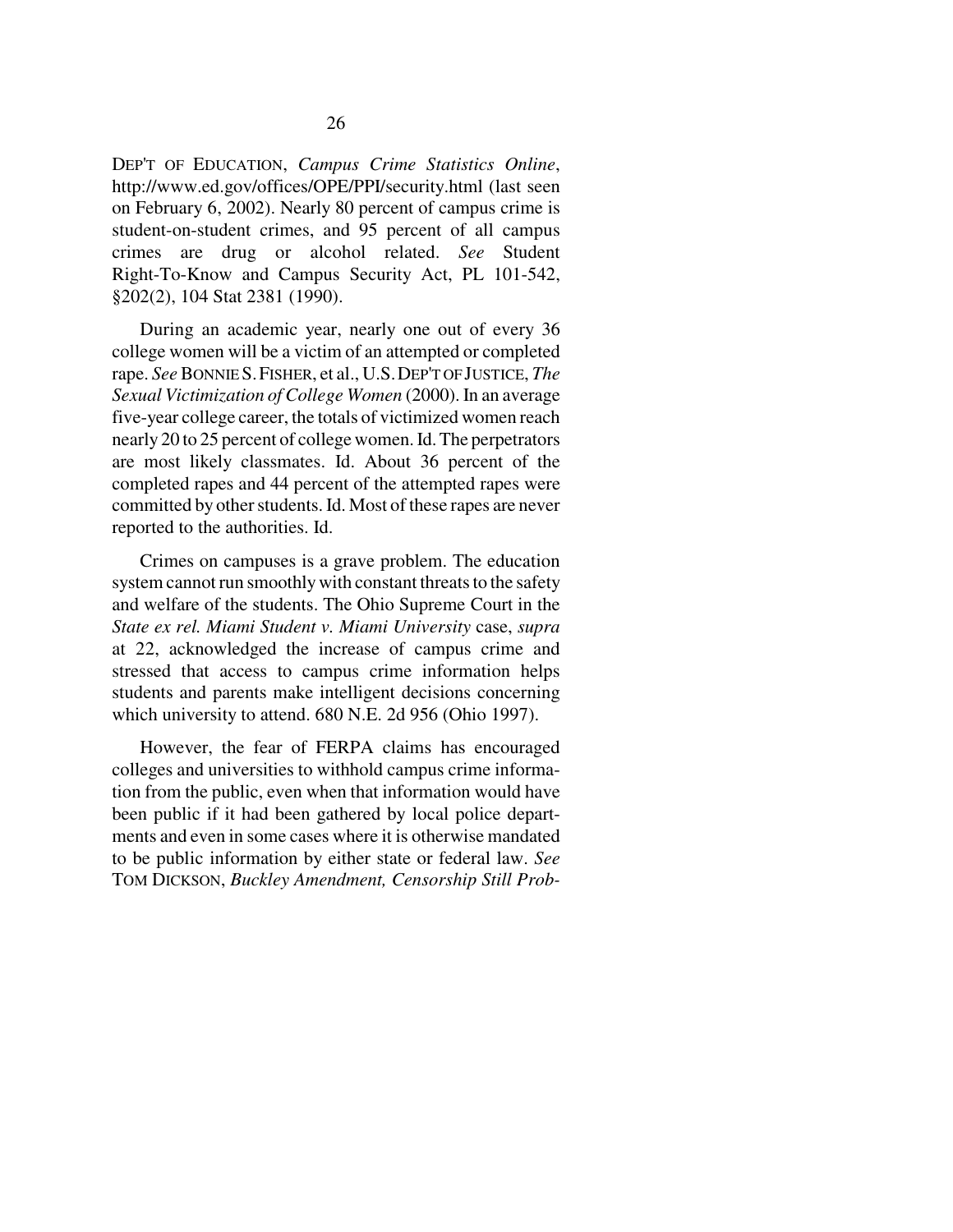Allowing § 1983 suits to enforce federal privacy interests will have a chilling effect on the willingness of government agencies to release public information for fear of civil rights litigation. Subjecting educational institutions to § 1983 actions by students to enforce FERPA rights would only make them more reluctant to disclose campus crime information than they already are, which would only further deny students and their parents the opportunity to make informed decisions about which campuses are safe and how to avoid criminal victimization on and around their campuses. In a study conducted last year, more than half of 3500 students who were surveyed said that they were more likely to report crimes if the crime reports were accessible to the public. *See* S.M. JANOSIK & D.D. GEHRING, *The Impact of the Jeanne Clery Disclosure of Campus Security Policy and Campus Crime Statistics Act on Student Behavior*, 4 (2001).

Ohio's highest court recognized the potential harms on university students, prospective students, and their parents when the public is kept in the dark about criminal incidents on campus:

Unfortunately at present, crimes and other student misconduct are escalating at campuses across the nation. For potential students, and their parents, it is imperative that they are made aware of all campus crime statistics and other types of student misconduct in order to make an intelligent decision of which university to attend. Likewise, for students already enrolled in a university, their safety is of utmost importance. Without full public access to disciplinary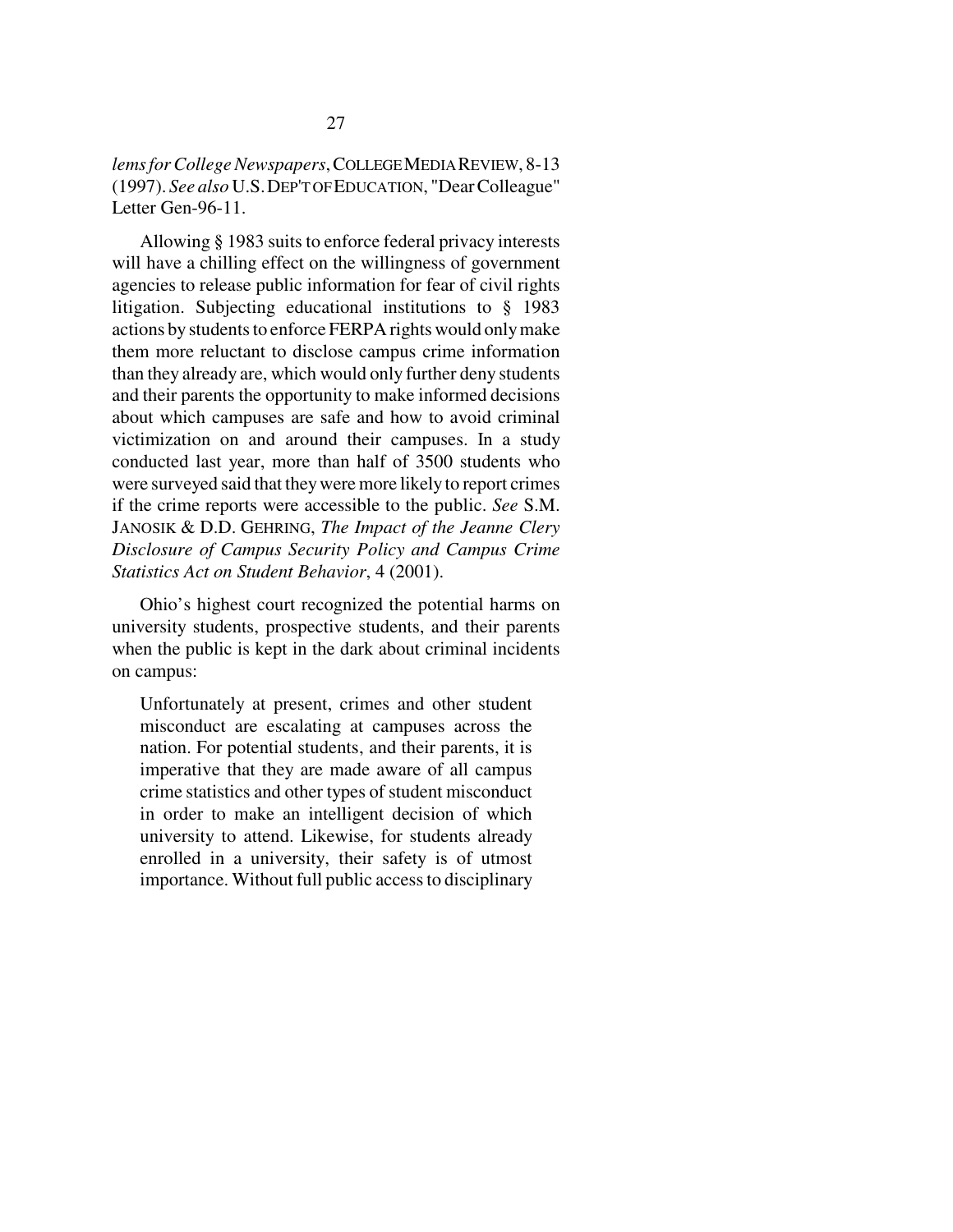## *State ex rel. The Miami Student v. Miami University*, 79 Ohio St. 3d at 172.

General statistics do not give students and their parents enough details to make an informed decision on what school to attend or, if already enrolled, what areas of campus to avoid. Most students get their campus crime information through news reports. In a survey taken among college students, about 60 percent of more than 3500 students surveyed said they read reports, newsletters, and flyers compiled at their institutions related to crime and safety, mostly through the student newspaper. *See* JANOSIK at 4, 18. These students were most likely to be women than men, and some of them had already been victims of campus crime. *See Id.* Many of them also added that they would be willing to change their behavior in how they protected themselves from harm and how they moved around on campus after what they had read about crimes and safety on campus. *Id.*

Congress itself realized the importance of releasing campus crime information. In 1998, it amended FERPA and allowed for disclosures of campus crime information. *See* 20 U.S.C. §1232g(b)(6)(B). But if § 1983 claims are permitted as a means of enforcing federal statutes like FERPA, states will almost certainly have no choice but to completely bar access to entire categories of information once Congress acts in a particular area for fear of massive civil rights litigation liability.

Permitting these types of claims will allow federal courts, as the court did in *U.S. v. Miami University*, to continue to ignore the balance the state legislatures have created in weighing the public's interest in information against individ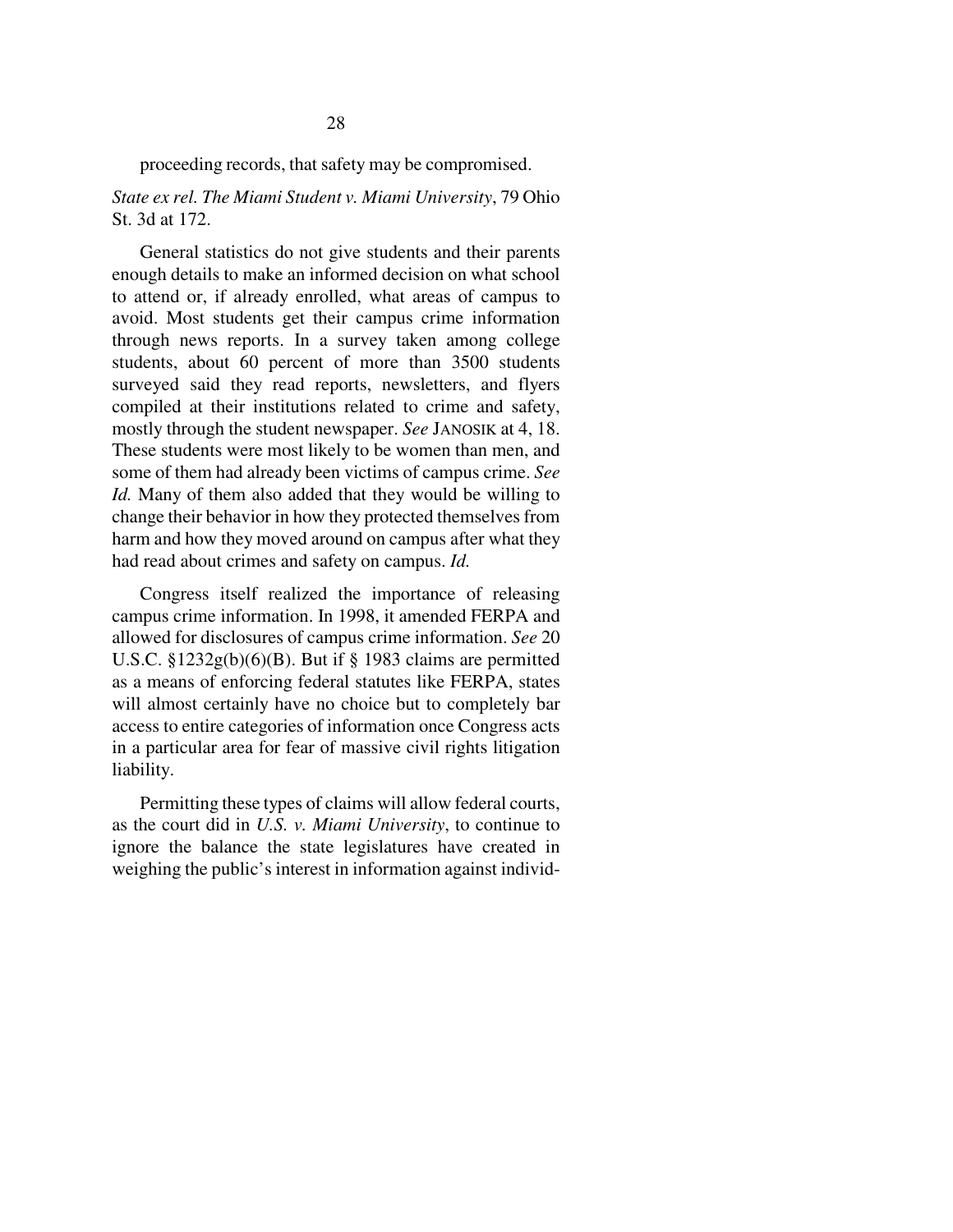ual privacy interests. The courts should not ignore the government's interest in strong open government laws. Permitting courts to create these remedies when Congress did not unambiguously through FERPA risks the elimination of a valuable oversight of government by its citizens, making it harder for the public to keep those institutions accountable for their actions.

#### **CONCLUSION**

*Amici* respectfully urge that this court overturn the Washington Supreme Courts' determination that a § 1983 remedy is proper under FERPA. Recognizing such a broad privacy right springing from a statute meant only to create a systemwide program will have damaging consequences for the public's ability to hold its public institutions accountable.

Respectfully submitted,

GREGG P. LESLIE, ESQ. *Counsel of Record* LUCY A. DALGLISH, ESQ. YOUNGMEE MOON, ESQ. REPORTERS COMMITTEE FOR FREEDOM OF THE PRESS 1815 N. Fort Myer Drive Suite 900 Arlington, VA 22209 (703) 807-2100

February 22, 2002